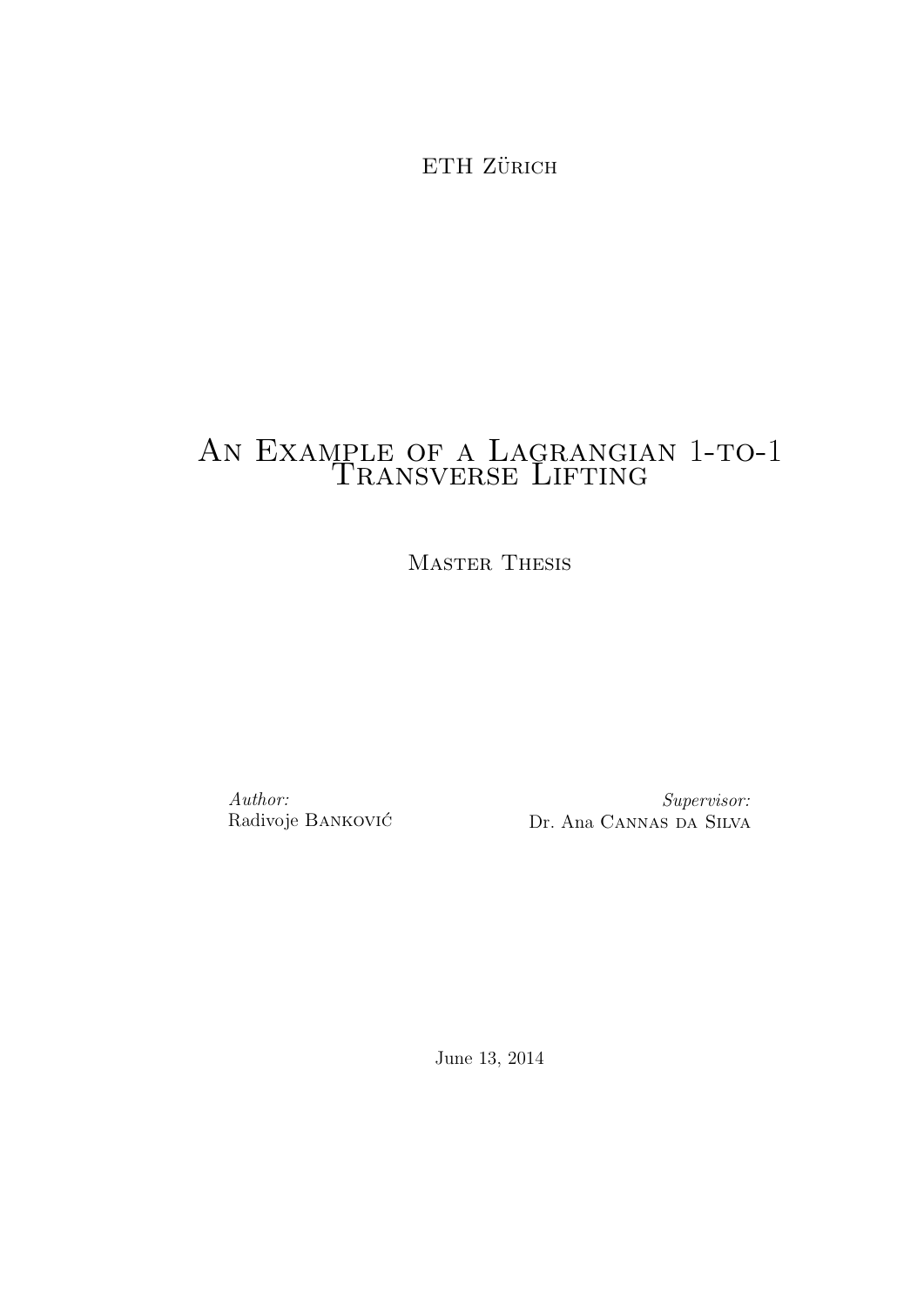# **CONTENTS**

| Introduction<br>1.                                                    | $\overline{2}$ |
|-----------------------------------------------------------------------|----------------|
| Embedded Compositions of Lagrangian Correspondences<br>1.1.           | 2              |
| Relation Between Lagrangian Submanifolds of M and of $M_a$<br>1.2.    | 3              |
| $m$ -to-1 Transverse Liftings<br>1.3.                                 | 4              |
| The Example<br>2.                                                     | 5              |
| Another Point of View<br>3.                                           | 8              |
| The Symplectic Lie Group and the Symplectic Lie Algebra<br>3.1.       | 8              |
| The Action of $Sp(V)$ on V<br>3.2.                                    | 9              |
| Symplectic Action of a Lie Group on a Symplectic Vector Space<br>3.3. | 11             |
| 3.4. The Hamiltonian $SU(2)$ -action                                  | 11             |
| The Moment Map of the $SU(2)$ -action<br>3.5.                         | 13             |
| The Lagrangian Submanifold L in $\mathbb{C}P^2$<br>3.6.               | 14             |
| Appendix                                                              | 14             |
| Reparametrization of $L$                                              | 14             |
| The Example                                                           | 16             |
| The Non-Example                                                       | 17             |
| References                                                            | 18             |
|                                                                       |                |

This paper was written in the framework of my Master Thesis at ETH Zurich. It is the result of a research that mainly took place in the Spring Semester 2014, at the beginning of which I approached symplectic geometry for the first time. For this first approach I have primarily used  $[2]$ ,  $[3]$ ,  $[4]$  and  $[5]$ .

After the introductory chapter – where we briefly familiarize the reader with the language of Lagrangian correspondences (motivated by [7] and [8]) and where we define Lagrangian m-to-1 transverse liftings and mention a few example with  $m > 1$  for  $\mathbb{C}P^{n}$  -<br>in shapter 2 ms introduce an example of a 1 to 1 transverse lifting. The path terminal in chapter 2 we introduce an example of a 1-to-1 transverse lifting. The path towards this example was inspired by River Chiang's paper [6]: we have considered an analogous  $SU(2)$ -action in one dimension lower and we have found that one orbit of this action is a Lagrangian submanifold of  $\mathbb{C}P^2$  and a 1-to-1 lifting of a curve in  $\mathbb{C}P^1$ . The suggestion was given by a work in progress that my supervisor  $-$  Dr. Ana Cannas da Silva  $-$  is conducting in collaboration with Dr. Meike Akveld.

In the last chapter we see (almost) the same  $SU(2)$ -action on the second symmetric power of  $(\mathbb{C}^2)^*$ , and we recover (almost) the same Lagrangian submanifold as orbit of a<br>Hamiltonian  $SU(2)$  estimates  $\frac{1}{2}$  Hamiltonian  $SU(2)$ -action.

For her advice and her help, I wish to express my sincere gratitude to Dr. Ana Cannas da Silva.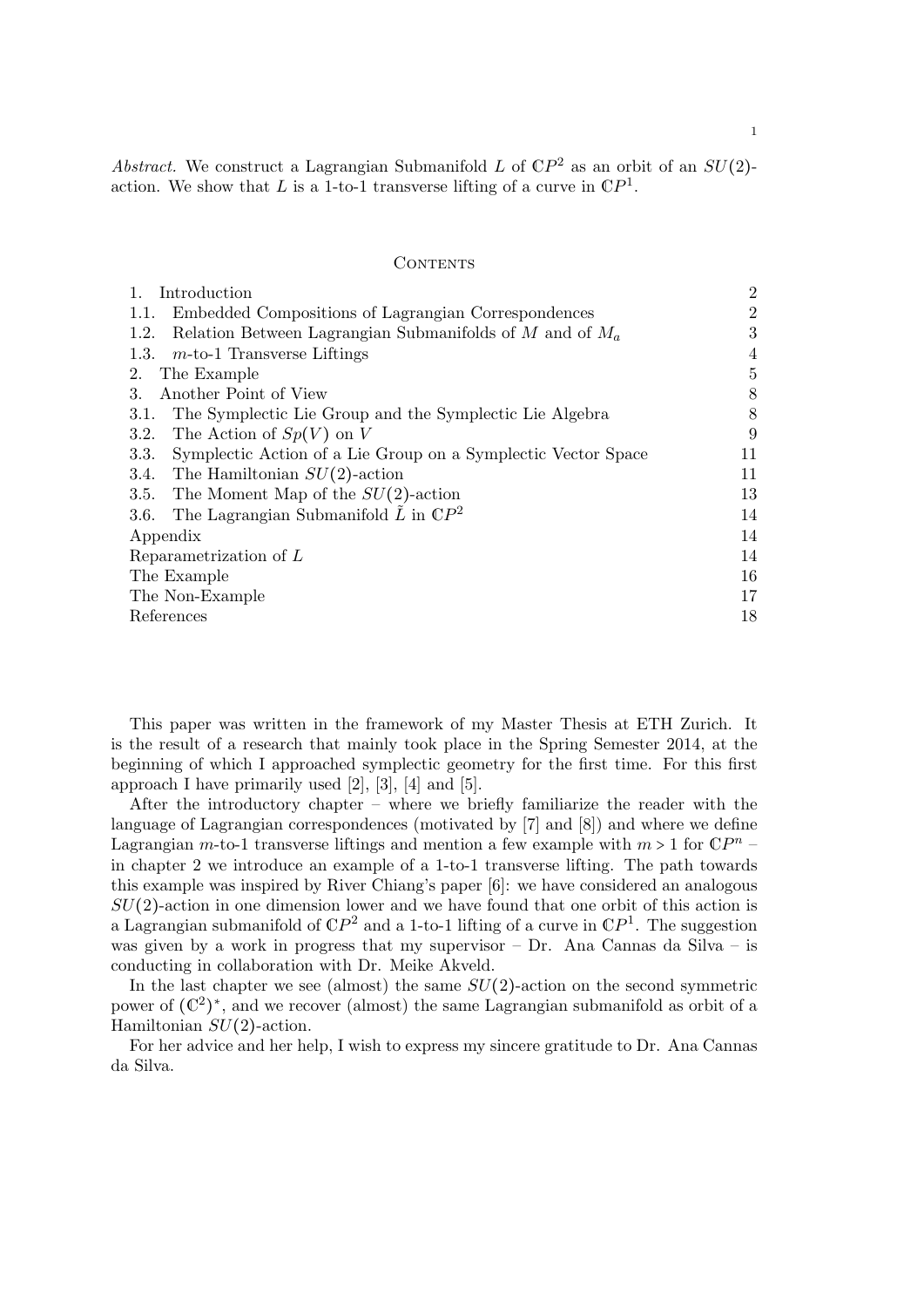### 1. Introduction

1.1. Embedded Compositions of Lagrangian Correspondences. Let  $(M, \omega)$  be a symplectic manifold. A submanifold  $i: L \to M$  is Lagrangian if  $\omega_p|_{T_pM} \equiv 0$  for every  $p \in M$  (or equivalently if  $i^* \omega = 0$ ) and if  $\dim L = \frac{1}{2}$ <br>
Let  $(M, \omega)$  is a lead of the arm platial manifold  $rac{1}{2}$  dim M.

Let  $(M_i, \omega_i)$ ,  $j = 0, 1, 2$  be symplectic manifolds and consider the Lagrangian submanifolds

$$
L_{01} \subseteq M_0^- \times M_1,
$$
  

$$
L_{12} \subseteq M_1^- \times M_2,
$$

where  $M_j^-\times M_k$  denotes the product manifold  $M_j\times M_k$  equipped with the symplectic form  $-\omega_i + \omega_k$ . Lagrangian submanifolds of this particular type are called *Lagrangian corre*spondences. Notice that a Lagrangian submanifold  $L$  of  $M$  can be seen as a Lagrangian correpondence of the manifold  $\{pt\}^{-} \times M$ .

Given a Lagrangian correspondence  $L_{01} \subseteq M_0^- \times M_1$  we can construct a *transpose* expression correspondence in  $M^- \cup M_1$ . Lagrangian correspondence in  $M_1^- \times M_0$ :

$$
(L_{01})^T = \{(m_1, m_0) \mid (m_0, m_1) \in L_{01}\}
$$

We will also consider a composition operation of Lagrangian correspondences:

 $L_{01} \circ L_{12} = \{(p_0, p_2) \in M_0^- \times M_2 | \exists p \in M_1 \text{ such that } (p_0, p_1) \in L_{01}, (p_1, p_2) \in L_{12}\}\$ 

Let  $\Delta_{M_1}$  be the diagonal in  $M_1 \times M_1$  and denote the projections on the single factors of  $M_0 \times M_1 \times M_1 \times M_2$  by



Then we can write:

$$
L_{01} \circ L_{12} = (\pi_0, \pi_2) ((L_{01} \times L_{12}) \cap (M_0 \times \Delta_{M_1} \times M_2)).
$$

In general the composition may not even be an immersed submanifold. We will restrict our attention to the following case:

**Definition.** A composition  $L_{01} \circ L_{12}$  is said to be embedded if the following two conditions are satisfied:

- $\bullet$   $(L_{01} \times L_{12})$   $\parallel$   $(M_0 \times \Delta_{M_1} \times M_2)$  in  $M_0 \times M_1 \times M_1 \times M_2$ ,
- $(\pi_0, \pi_2) : (L_{01} \times L_{12}) \cap (M_0 \times \Delta_{M_1} \times M_2) \to L_{01} \circ L_{12}$  is an embedding.

In this case,  $L_{01} \circ L_{12}$  is a Lagrangian correspondence in  $M_0^- \times M_2$ . Notice that the transversal intersection condition is equivalent to requiring  $\pi(L_{01}) \times \pi'(L_{12})$   $\# \Delta_{M_1}$  in  $M_1 \times M_1$ .

We will make use of the following result, which is proven in [7] and [8].

**Lemma 1.** If the Lagrangian correspondences  $L_{01} \subseteq M_0^- \times M_1$  and  $L_{12} \subseteq M_1^- \times M_2$ <br>can such that  $(L_1 \times L_2) + (M_2 \times \Lambda_1 \times M_2)$  in  $M_1 \times M_2 \times M_2 \times M_1$  than  $(L_1 - L_2)$ are such that  $(L_{01} \times L_{12})$   $\wedge$   $(M_0 \times \Delta_{M_1} \times M_2)$  in  $M_0 \times M_1 \times M_2$ , then  $(\pi_0, \pi_2)$ :  $(L_{01} \times L_{12}) \cap (M_0 \times \Delta_{M_1} \times M_2) \rightarrow L_{01} \circ L_{12}$  is an immersion.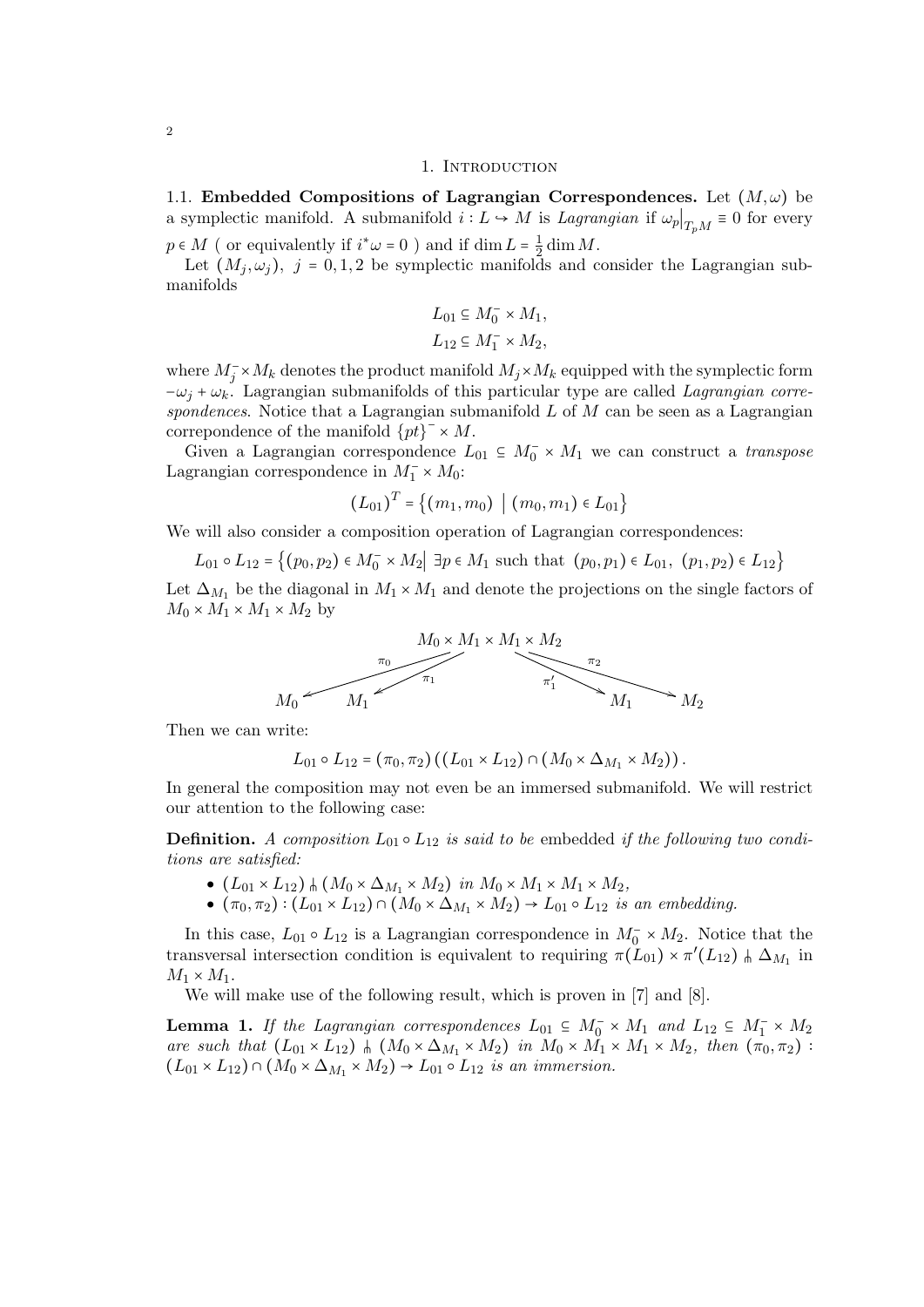In particular, if  $L_{01}$  and  $L_{12}$  are compact, satisfy the transverse intersection condition and  $(\pi_0, \pi_1)$  is injective, then  $L_{01} \circ L_{12}$  is an embedded composition.

Since we are only going to work with compact correspondences, we restate the previous definition:

**Definition.** A composition of compact correspondences  $L_{01} \circ L_{12}$  is said to be embedded if the following two conditions are satisfied:

- $\bullet \ \pi(L_{01}) \times \pi'(L_{12}) \parallel \Delta_{M_1} \text{ in } M_1 \times M_1,$
- $\bullet$   $(\pi_0, \pi_2) : (L_{01} \times L_{12}) \cap (M_0 \times \Delta_{M_1} \times M_2) \rightarrow L_{01} \circ L_{12}$  is injective.

In this case,  $L_{01} \circ L_{12}$  is a Lagrangian correspondence in  $M_0^- \times M_2$ .

1.2. Relation Between Lagrangian Submanifolds of M and of  $M_a$ . Let  $(M, \omega)$ be a compact symplectic manifold on which  $\mathbb{T}^n$  acts in a Hamiltonian and effective way with moment map  $\mu : M \to \mathbb{R}^n$ . Let  $a \in \mathbb{R}^n$  be a regular value for  $\mu$  and denote by  $(M_a, \omega_a)$  the reduced space. Recall that  $M_a = \mu^{-1}(a)/\mathbb{T}^n$  and for

$$
\mu^{-1}(a) \xrightarrow{\iota} M
$$

$$
\downarrow_{\pi}
$$

$$
M_a
$$

where i is the inclusion and  $\pi$  is a smooth submersion, the symplectic form  $\omega_a$  satisfies  $\pi^* \omega_a = i^* \omega.$ <br>In this set

In this context it is clear that

$$
(\pi, i) : \mu^{-1}(a) \to M_a^- \times M
$$

$$
p \mapsto ([p], p)
$$

is a Lagrangian correspondence and an embedding. We will use the following notation:

$$
L_{\mu} = (\pi, i) \left( \mu^{-1}(a) \right) \subseteq M_a^- \times M,
$$
  

$$
L_{\mu}^T = (i, \pi) \left( \mu^{-1}(a) \right) \subseteq M^- \times M_a.
$$

Let  $\ell$  be a Lagrangian submanifold of  $M_a$ , which we can see as a Lagrangian correspondence in  $\{pt\}^- \times M_a$ . The composition

$$
\ell \circ L_{\mu} = \{ p \in M \mid \pi(p) \in \ell \} = \pi^{-1}(\ell) \subseteq \{ pt \}^{-} \times M
$$

is obviously embedded.

For the other direction we will need lemma 1. Let  $L$  be a Lagrangian submanifold in M, which we view as Lagrangian correspondence in  $\{pt\}^- \times M$ . The composition

$$
L \circ L^T_{\mu} = \pi(L \cap \mu^{-1}(a)) \subseteq \{pt\}^{-} \times M_a
$$

is embedded if:

- $L \nightharpoonup \mu^{-1}(a)$  in  $M$ , <sup>1</sup>
- $\pi|_{L\cap\mu^{-1}(a)}$  is injective, or, equivalently, L intersects each "reduction-orbit" at most once.

<sup>&</sup>lt;sup>1</sup>This is because  $\pi_1(L) \cong L$  and  $\pi'_1(L^T_\mu) \cong \mu^{-1}(a)$  and because, in general,  $S_1 \uparrow S_2$  in  $Q \iff$  $S_1 \times S_2 \parallel \Delta_Q$  in  $Q \times Q$ .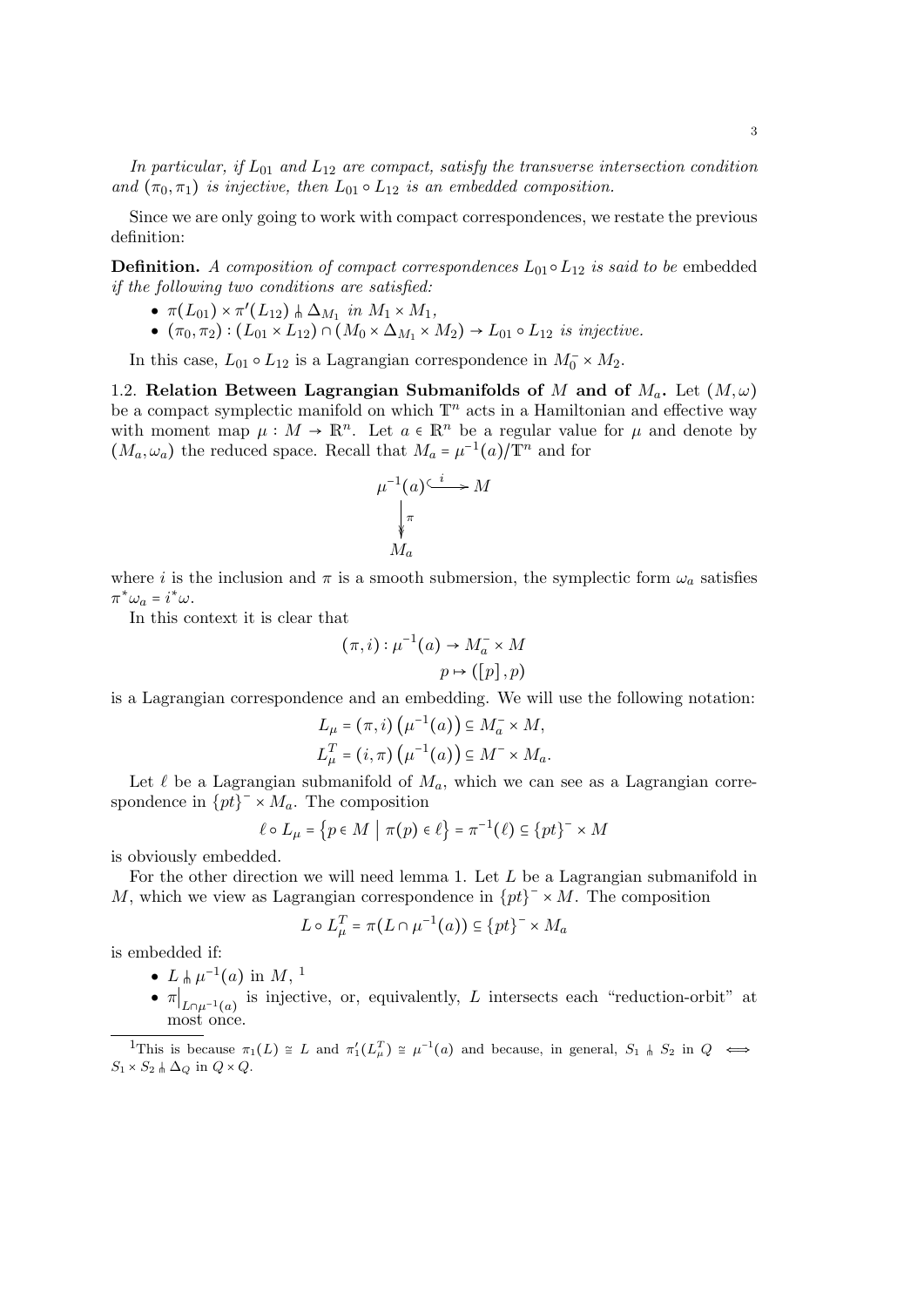We summarize our considerations:

# Theorem 2.

{ Lagrangian submanifolds in  $M_a$  }  $\longrightarrow$  { Lagrangian submanifolds in M }  $\ell \mapsto \ell \circ L_{\mu} = \pi^{-1}(\ell)$ 

is always an embedded composition. While

{ Lagrangian submanifolds in M }  $\longrightarrow$  { Lagrangian submanifolds in  $M_a$  }

$$
L \longmapsto L \circ L_{\mu}^{T} = \pi(L \cap \mu^{-1}(a))
$$

is an embedded composition if  $L \nvert \mu^{-1}(a)$  in M and L intersects each "reduction-orbit" at most once.

1.3.  $m$ -to-1 Transverse Liftings. If L satisfies the transversality condition but intersects the "reduction-orbits" more than once, say  $L$  intersects (where it does) each orbit m times, we will say that L is a m-to-1 transverse lifting of  $\pi(L \cap \mu^{-1}(a))$ .<br>
In the following chapter we will introduce an example of a 1 to 1 trans

In the following chapter we will introduce an example of a 1-to-1 transverse lifting where the compact symplectic manifold M is  $\mathbb{C}P^2$ ; but, before that, we want to mention a few known examples of m-to-1 transverse liftings with  $m > 1$ , where M is a complex projective space of arbitrary dimension.

Consider  $(\mathbb{C}P^n, \omega_{FS})$ , where  $\omega_{FS}$  is the Fubini-Study form. The action of  $\mathbb{T}^n$  given by

$$
(e^{i\theta_1}, \dots, e^{i\theta_n}) \cdot [z_0 : z_1 : \dots : z_n] = [z_0 : e^{i\theta_1} z_1 : \dots : e^{i\theta_n} z_n]
$$

is Hamiltonian with moment map

$$
\mu: \mathbb{C}P^{n} \to \mathbb{R}^{n}
$$
  

$$
[z_{0}:z_{1}:\ldots:z_{n}] \mapsto \left(\frac{-(n+1)|z_{1}|^{2}}{|z|^{2}}+1,\ldots,\frac{-(n+1)|z_{n}|^{2}}{|z|^{2}}+1\right).
$$

We write  $\mu_k([z_0:z_1:\ldots:z_n]) = \frac{-(n+1)|z_k|^2}{|z|^2}$  $|z|^2$  +1. The Delzant polytope of this action is the n-dimensional simplex with vertices  $(-n, 1, \ldots, 1), (1, -n, 1, \ldots, 1), \ldots, (1, 1, \ldots, 1, -n)$  and<br> $(1, -1)^2$ . We will use the ebbreviation  $(1, \ldots, 1)$ .<sup>2</sup> We will use the abbreviation

$$
/e^{i\theta_k} \t : \t \t modulo the kth circle action
$$

Example 1. We take  $a \in (-n, 1)$  (i.e. we are away from the boundary of the Delzant polytope) and consider the reduction  $\pi : \mu_n^{-1}(a) \to \mu_n^{-1}(a) / e^{i\theta_n} \cong \mathbb{C}P^{n-1}$ . The Lagrangian submanifold  $L = \mathbb{R}P^n \subseteq \mathbb{C}P^n$  intersects  $\mu_n^{-1}(a)$  transversally, but it intersects orbits twice. Hence  $\mathbb{R}P^n$  is a 2-to-1 transverse lifting of the Lagrangian  $\pi(\mathbb{R}P^n \cap \mu_n^{-1}(a)) =$ <br> $\mathbb{R}P^{n-1} \subset \mathbb{C}P^{n-1}$  $\mathbb{R}P^{n-1} \subseteq \mathbb{C}P^{n-1}.$ 

4

<sup>2</sup>This particular choice of scaling of the moment map is not standard. It is preferred here because the barycenter of the corresponding Delzant polytope is in the origin. The alteration by a constant of the Fubini-Study form, caused by this choice, does not influence the study of the Lagrangians that we are about to expose. We will ignore this issue in the rest of the paper and we will not keep track of this constant.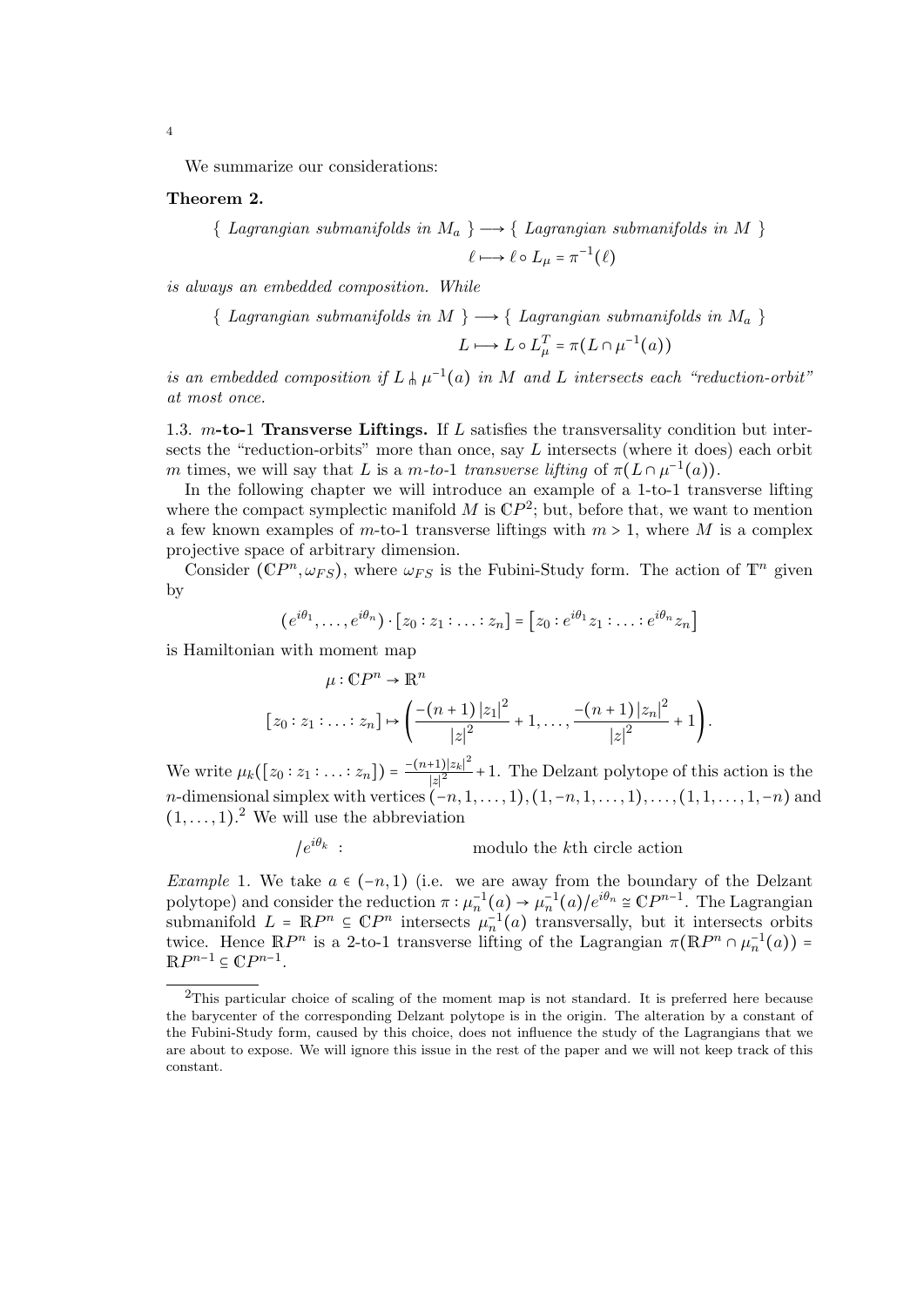Example 2. An iteration of the process of the previous example lets us conclude that  $\mathbb{R}P^n \subseteq \mathbb{C}P^n$  is a  $2^k$ -to-1 transverse lifting of  $\mathbb{R}P^{n-k} \subseteq \mathbb{C}P^{n-k}$ .

*Example* 3. For  $(a_1, \ldots, a_n)$  in the interior of the Delzant polytope, we consider the reductions

$$
p: (\mu_1, ..., \mu_{n-1})^{-1}(a_1, ..., a_{n-1}) \to (\mu_1, ..., \mu_{n-1})^{-1}(a_1, ..., a_{n-1})/e^{i\theta_1}...e^{i\theta_{n-1}} \cong \mathbb{C}P^1
$$
  
and

$$
\pi: \mu_n^{-1}(a_n) \to \mu_n^{-1}(a_n)/e^{i\theta_n} = M_{a_n} \cong \mathbb{C}P^{n-1}.
$$

From the  $\mathbb{R}P^1 \subseteq \mathbb{C}P^1$ , we obtain a Lagrangian submanifold  $L = p^{-1}(\mathbb{R}P^1) \subseteq \mathbb{C}P^n$ . Then L intersects  $\mu_n^{-1}(a_n)$  transversally, but it intersects the orbits of the last circle action<br>trains Notice that  $\ell = \tau(n^{-1}(\mathbb{R}^n)) \circ \mu_n^{-1}(\alpha)$  is a regular  $\mathbb{T}^{n-1}$  orbit in  $M$ . We have twice. Notice that  $\ell = \pi(p^{-1}(\mathbb{R}P^1) \cap \mu_n^{-1}(a_n))$  is a regular  $\mathbb{T}^{n-1}$  orbit in  $M_{a_n}$ . We have hence that  $p^{-1}(\mathbb{R}P^1)$  is a 2-to-1 transverse lifting of  $\ell$ .

Example 4. The previous example is generalized by taking

$$
p: (\mu_1, \dots, \mu_{n-k})^{-1}(a_1, \dots, a_{n-k}) \to (\mu_1, \dots, \mu_{n-k})^{-1}(a_1, \dots, a_{n-k})/e^{i\theta_1} \dots e^{i\theta_{n-1}} \cong \mathbb{C}P^k
$$

and

$$
\pi: (\mu_{n-k+1}, \dots, \mu_n^{-1})(a_{n-k}, \dots, a_n) \to (\mu_{n-k+1}, \dots, \mu_n^{-1})(a_{n-k}, \dots, a_n) / e^{i\theta_{n-k+1}} \dots e^{i\theta_n} = M_{red}.
$$
  
One obtains that  $L = p^{-1}(\mathbb{R}P^k)$  is a  $2^k$ -to-1 transverse lifting of  $\ell = \pi(p^{-1}(\mathbb{R}P^k) \cap$ 

 $(\mu_{n-k+1}, \ldots, \mu_n^{-1})(a_{n-k}, \ldots, a_n)),$  which is a regular  $\mathbb{T}^{n-k}$ -orbit in  $M_{red} \cong \mathbb{C}P^{n-k}$ .

# 2. The Example

We consider the  $SU(2)$ -action on  $\mathbb{C}P^2$  defined by  $A \cdot [z_0 : z_1 : z_2] =$ 

$$
= \left[z_0\bar{\alpha}^2 + z_1\bar{\alpha}\bar{\beta} + z_2\bar{\beta}^2 : -2z_0\bar{\alpha}\beta + 2z_2\alpha\bar{\beta} + z_1(|\alpha|^2 - |\beta|^2) : z_0\beta^2 - z_1\alpha\beta + z_2\alpha^2\right],
$$

where  $A = \begin{pmatrix} \alpha & \beta \\ -\bar{\beta} & \bar{\alpha} \end{pmatrix}$  $\left(\frac{\alpha}{\beta} - \frac{\beta}{\alpha}\right) \in SU(2)$ , i.e. det $(A) = |\alpha|^2 + |\beta|^2 = 1$ .

Via the 1-1-correspondence of points  $[z_0 : z_1 : z_2] \in \mathbb{C}P^2$  with homogeneous polynomials of degree two in two complex variables, up to scaling,  $P\begin{pmatrix} x \\ y \end{pmatrix}$  $\begin{pmatrix} x \\ y \end{pmatrix} = z_0 x^2 + z_1 xy + z_2 y^2$ , the action defined above corresponds to

$$
A \cdot P\begin{pmatrix} x \\ y \end{pmatrix} = P\left(A^{-1} \begin{pmatrix} x \\ y \end{pmatrix}\right).
$$

In our example of 1-to-1 transverse lifting, the Lagrangian submanifold  $L$  is the orbit of the point  $[1:0:1]$  under this action. It has the form

$$
L = SU(2) \cdot [1:0:1] = \left\{ \left[ \bar{\alpha}^2 + \bar{\beta}^2 : 2\alpha\bar{\beta} - 2\bar{\alpha}\beta : \alpha^2 + \beta^2 \right] \middle| |\alpha|^2 + |\beta|^2 = 1 \right\},\
$$

let us prove that it is in fact Lagrangian.

**Proposition 3.** The  $SU(2)$ -orbit L of  $[1:0:1] \in \mathbb{C}P^2$  is a Lagrangian submanifold of  $(\mathbb{C}P^2, \omega_{FS}).$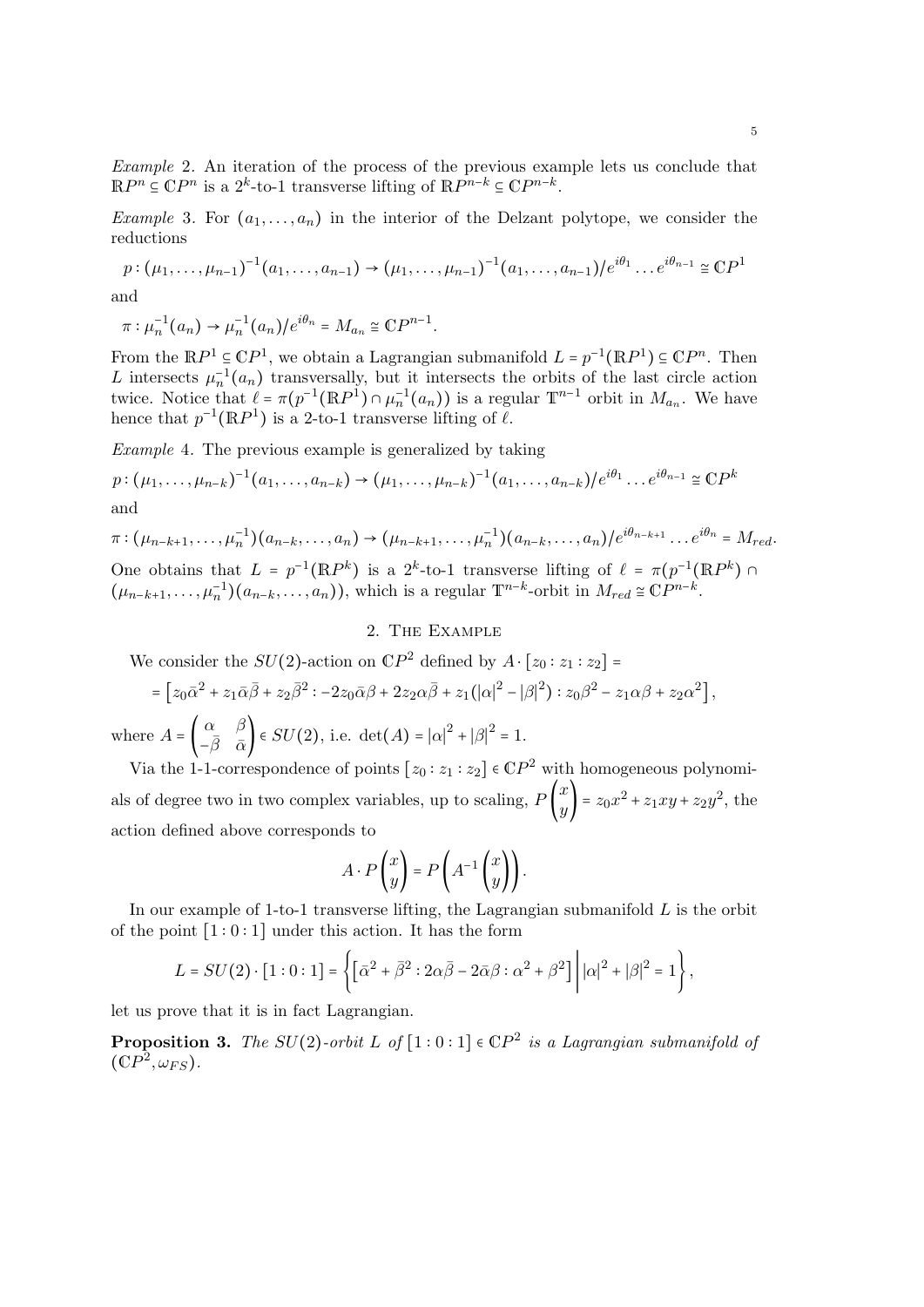Proof. Let us use the abbreviations:

$$
X = \Re(\alpha^2 + \beta^2),
$$
  
\n
$$
Y = \Im(\alpha^2 + \beta^2),
$$
  
\n
$$
Z = 2 \cdot \Im(\alpha \overline{\beta}),
$$

then  $|\alpha|^2 + |\beta|^2 = 1$  implies  $X^2 + Y^2 + Z^2 = 1$ . We can write

$$
L = \left\{ \left[ X - iY : 2iZ : X + iY \right] \middle| X^2 + Y^2 + Z^2 = 1 \right\}.
$$

The Lie algebra  $\mathfrak{su}(2)$  of  $SU(2)$  is generated as a real vector space by

$$
\sigma_1 = \begin{pmatrix} 0 & i \\ i & 0 \end{pmatrix} \qquad \qquad \sigma_2 = \begin{pmatrix} 0 & -1 \\ 1 & 0 \end{pmatrix} \qquad \qquad \sigma_3 = \begin{pmatrix} i & 0 \\ 0 & -i \end{pmatrix}.
$$

From these generators we obtain the following curves in  $SU(2)$ :

$$
A_1(t) = Exp\left(t \cdot \begin{pmatrix} 0 & i \\ i & 0 \end{pmatrix}\right) = \begin{pmatrix} cos(t) & i \cdot sin(t) \\ i \cdot sin(t) & cos(t) \end{pmatrix},
$$

$$
A_2(t) = Exp\left(t \cdot \begin{pmatrix} 0 & -1 \\ 1 & 0 \end{pmatrix}\right) = \begin{pmatrix} cos(t) & -sin(t) \\ sin(t) & cos(t) \end{pmatrix},
$$

$$
A_3(t) = Exp\left(t \cdot \begin{pmatrix} i & 0 \\ 0 & -i \end{pmatrix}\right) = \begin{pmatrix} e^{it} & 0 \\ 0 & e^{-it} \end{pmatrix}.
$$

From

$$
A_1(t) \cdot \begin{pmatrix} \alpha & \beta \\ -\overline{\beta} & \overline{\alpha} \end{pmatrix} = \begin{pmatrix} \alpha \cos(t) - i\overline{\beta}\sin(t) & \beta \cos(t) + i\overline{\alpha}\sin(t) \\ -\overline{\beta}\cos(t) + i\alpha\sin(t) & \overline{\alpha}\cos(t) + i\beta\sin(t) \end{pmatrix},
$$

we obtain the curve in  $\mathbb{C}P^2$  corresponding to  $\sigma_1$  which passes through the point  $p =$  $[X - iY : 2iZ : X + iY] \in \mathbb{C}P^2$  at  $t = 0:^3$ 

$$
[\cos^{2}(t)\cdot(X - iY) - \sin^{2}(t)(X + iY) + 2\sin(t)\cos(t)Z :\n: 2i\cos^{2}(t)\cdot Z - 2i\sin^{2}(t)\cdot Z - 4i\sin(t)\cos(t)\cdot X :\n: \cos^{2}(t)\cdot(X + iY) - \sin^{2}(t)\cdot(X - iY) + 2\sin(t)\cos(t)\cdot Z].
$$

We will assume that  $Z \neq 0$  and leave the other case to be checked by the reader. In this case, we can work in the chart  $[w_0:1:w_2] \cong (w_0,w_2) \in \mathbb{C}^2$  and we can write  $p =$  $\overline{a}$  $\frac{-Y}{2Z} + i\frac{-X}{2Z} : 1 : \frac{Y}{2Z}$  $\frac{Y}{2Z} + i\frac{-X}{2Z}$ . The derivative at  $t = 0$  of the curve corresponding to  $\sigma_1$  in this  $\text{chart}^4$  is then:

$$
v_1 = \left(\frac{-XY}{Z^2} + i\frac{-X^2 - Z^2}{Z^2}, \frac{XY}{Z^2} + i\frac{-X^2 - Z^2}{Z^2}\right) =: (\mathcal{A}, -\bar{\mathcal{A}})
$$

<sup>3</sup>I.e. we substitute  $\alpha$  and  $\beta$  with  $\alpha \cos(t) - i\overline{\beta} \sin(t)$  and  $\beta \cos(t) + i\overline{\alpha} \sin(t)$  in  $\left[ \bar{\alpha}^2 + \bar{\beta}^2 : 2\alpha\bar{\beta} - 2\bar{\alpha}\beta : \alpha^2 + \beta^2 \right].$ 

<sup>&</sup>lt;sup>4</sup>I.e. we divide the first and last projective coordinate by the middle, noticing that in a neighbourhood of  $t = 0$  the middle projective coordinate of the curve is non-zero, and differentiate with respect to t at  $t = 0$ .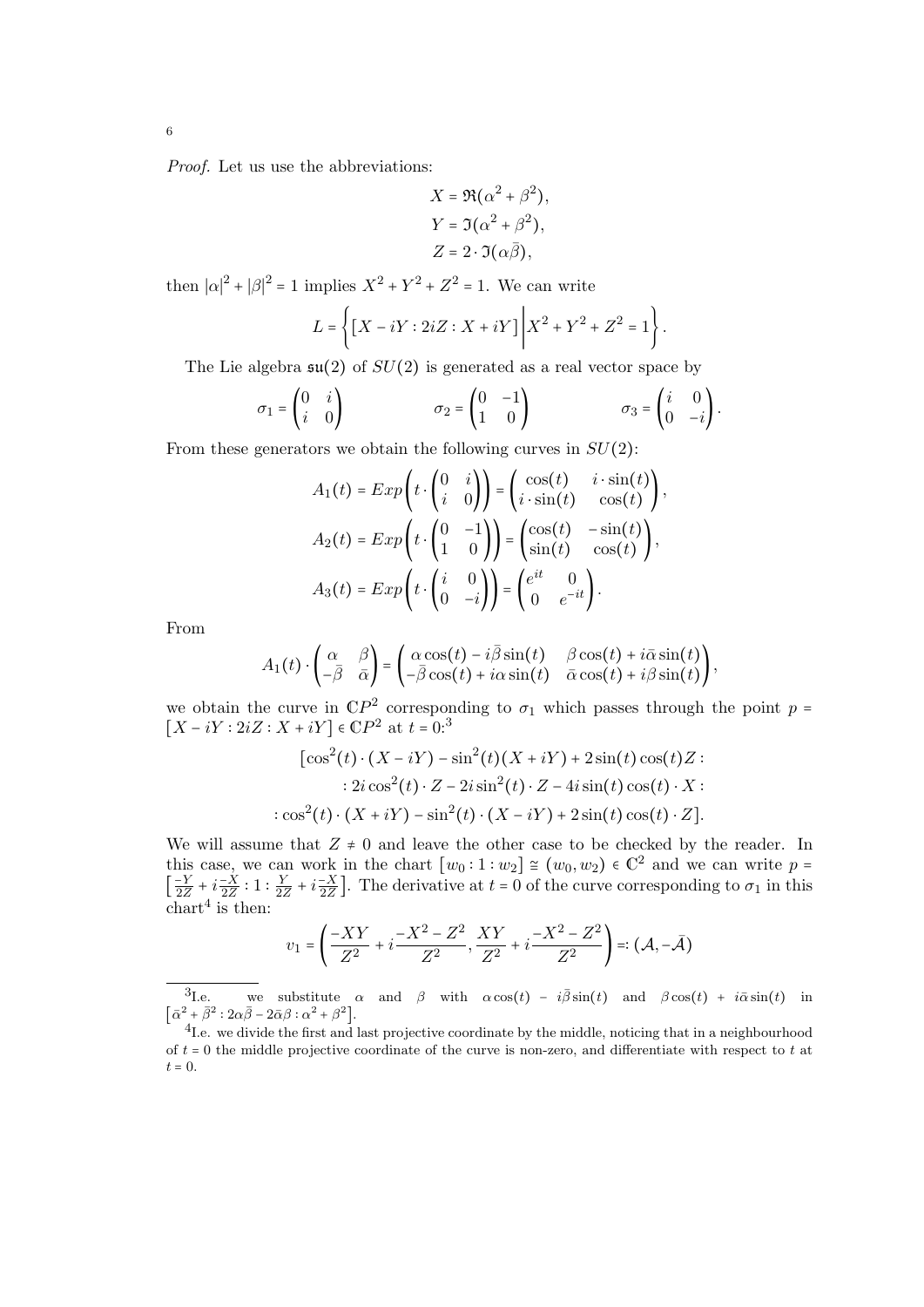For the curves corresponding to  $\sigma_2$  and  $\sigma_3$  we respectively obtain the following tangent vectors at p:

$$
v_2 = \left(\frac{-Z^2 - Y^2}{Z^2} + i\frac{-XY}{Z^2}, \frac{Z^2 + Y^2}{Z^2} + i\frac{-XY}{Z^2}\right) = (\mathcal{B}, -\bar{\mathcal{B}}),
$$
  

$$
v_3 = \left(\frac{-X}{Z} + i\frac{Y}{Z}, \frac{X}{Z} + i\frac{Y}{Z}\right) = (\mathcal{C}, -\bar{\mathcal{C}}).
$$

Since

$$
\det\begin{pmatrix} \Re(\mathcal{A}) & \Re(\mathcal{B}) \\ \Im(\mathcal{A}) & \Im(\mathcal{B}) \end{pmatrix} = \frac{-1}{Z^2} \neq 0,
$$

we conclude that  $v_1$  and  $v_2$  are independent over R. Moreover we notice that

$$
v_3 = \frac{-Y}{Z}v_1 + \frac{X}{Z}v_2.
$$

Therefore we have that  $\dim(L) = 2 = \frac{1}{2}$ <br>We still need shock that the Fully

herefore we have that  $\dim(L) = 2 = \frac{1}{2} \dim(\mathbb{C}P^2)$ .<br>We still need check that the Fubini-Study form  $\omega_{FS}$  vanishes on L. In this chart we can write

$$
\omega_{FS}|_{p=[w_0:1:w_2]} = \frac{i}{2}\partial\bar{\partial}\ln(1+|w_0|^2+|w_2|^2) =
$$
  

$$
= \frac{i}{2(1+|w_0|^2+|w_2|^2)^2} \cdot \left( (1+|w_2|^2) \, dw_0 \wedge d\bar{w}_0 + (1+|w_0|^2) \, dw_2 \wedge d\bar{w}_2 + (-\bar{w}_0w_2 \, dw_0 \wedge d\bar{w}_2 + (-\bar{w}_0w_2 \, dw_2 \wedge d\bar{w}_0) \right).
$$

Notice that at the chosen point p we have  $|w_0|^2$  $Y^2$  $\overline{4Z^2}$  T  $\frac{X^2}{4Z^2}$  =  $|w_2|^2$ . We compute  $dw_0 \wedge d\bar{w}_0(v_1, v_2) + dw_2 \wedge d\bar{w}_2(v_1, v_2) = (\mathcal{A} \cdot \mathcal{\bar{B}} - \bar{\mathcal{A}} \cdot \mathcal{B}) + ((-\bar{\mathcal{A}}) \cdot (-\mathcal{B}) - (-\mathcal{A}) \cdot (-\bar{\mathcal{B}})) = 0$  $dw_0 \wedge d\bar{w}_2(v_1, v_2) = \mathcal{A} \cdot (-\mathcal{B}) - (-\mathcal{A}) \cdot \mathcal{B} = 0$  $dw_2 \wedge d\bar{w}_0(v_1, v_2) = -\overline{\mathcal{A}} \cdot \overline{\mathcal{B}} - \overline{\mathcal{A}} \cdot (-\overline{\mathcal{B}}) = 0,$ 

therefore  $\omega_{FS}|_{T_pL} \equiv 0$ , so L is Lagrangian.

Recall that  $\mathbb{C}P^1$  can be obtained by reducing  $\mathbb{C}P^2$  with respect to the first circle action

$$
e^{i\phi} \cdot [z_0 : z_1 : z_2] = [z_0 : e^{i\phi} z_1 : z_2]
$$

or the second circle action

$$
e^{i\phi}\cdot [z_0:z_1:z_2] = [z_0:z_1:e^{i\phi}z_2].
$$

The transverse intersection condition is clearly satisfied for both reductions. This is because, for  $a \in (-2,1)$ ,  $\mu_i^{-1}(a) \cong S^3$   $(i = 1,2)$  and there is at least one direction in L that is not contained in the tangent space of this sphere. More details about this and a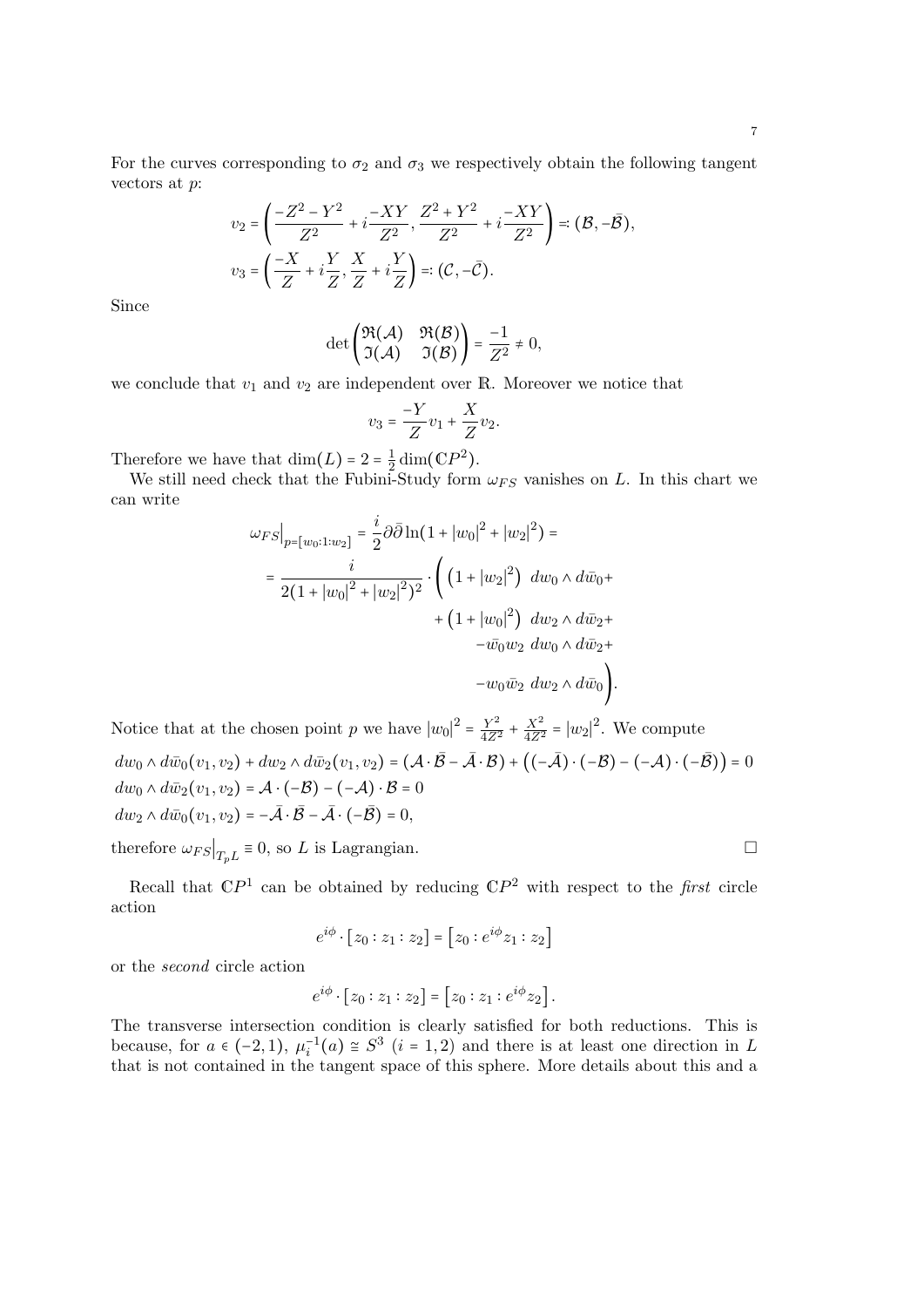full description of the fibration of L over the image of the moment map can be found in the appendix.

We want to investigate the intersection of  $L$  with reduction-orbits. Let

$$
p = \left[\bar{\alpha}^2 + \bar{\beta}^2 : 2\alpha\bar{\beta} - 2\bar{\alpha}\beta : \alpha^2 + \beta^2\right],
$$
  

$$
q = \left[\bar{\gamma}^2 + \bar{\delta}^2 : 2\gamma\bar{\delta} - 2\bar{\gamma}\delta : \gamma^2 + \delta^2\right]
$$

be two different points in  $L$ . We will restrict our attention here only to the case where all homogeneous coordinates are non-zero.

It is easy to see that two different points can be non-trivially related by the first circle action: we can just take  $\gamma = -\alpha$  and  $\delta = \beta$  and we obtain  $p = e^{i\pi} \cdot q$ .

On the other hand, let us suppose by contradiction that  $p$  and  $q$  are non-trivially related by the second circle action. This translates to (in the chart  $[1:w_1:w_2] \cong$  $(w_1, w_2) \in \mathbb{C}^2$ , for  $e^{i\phi} \neq 1$ :

$$
\left\{ \begin{array}{l} \displaystyle \frac{2\gamma\bar{\delta}-2\bar{\gamma}\delta}{\bar{\gamma}^2+\bar{\delta}^2}=\frac{2\alpha\bar{\beta}-2\bar{\alpha}\beta}{\bar{\alpha}^2+\bar{\beta}^2}, \\ \displaystyle \frac{\gamma^2+\delta^2}{\bar{\gamma}^2+\bar{\delta}^2}=e^{i\phi}\frac{\alpha^2+\beta^2}{\bar{\alpha}^2+\bar{\beta}^2}. \end{array} \right.
$$

Since

$$
\frac{2\gamma\bar{\delta}-2\bar{\gamma}\delta}{2\alpha\bar{\beta}-2\bar{\alpha}\beta}=\frac{4i\Im(\gamma\bar{\delta})}{4i\Im(\alpha\bar{\beta})}\in\mathbb{R},
$$

we obtain, from the first equation, that

$$
\mathcal{X} \coloneqq \frac{\bar{\gamma}^2 + \bar{\delta}^2}{\bar{\alpha}^2 + \bar{\beta}^2} \in \mathbb{R}.
$$

Therefore  $\mathcal{X} = \overline{\mathcal{X}}$  and the second equation now reads

$$
\mathcal{X}=e^{i\phi}\mathcal{X},
$$

which implies that  $e^{i\phi} = 1$  and contradicts the assumption.

Hence, L intersects reduction-orbits of the second circle action at most once and is therefore a 1-to-1 transverse lifting of the curve in  $\mathbb{C}P^1 = \mu_2^{-1}(a)/e^{i\theta_2}$  given by

$$
\left[\bar{\alpha}^2 + \bar{\beta}^2 : 2\alpha\bar{\beta} - 2\bar{\alpha}\beta\right],
$$

where we assume that  $\left[\bar{\alpha}^2 + \bar{\beta}^2 : 2\alpha\bar{\beta} - 2\bar{\alpha}\beta : \alpha^2 + \beta^2\right] \in \mu_2^{-1}(a)$ .

3. Another Point of View

3.1. The Symplectic Lie Group and the Symplectic Lie Algebra. Let  $(V, \Omega)$  be a symplectic vector space and consider

$$
Sp(V) = \left\{ g \in GL(V) \mid \Omega(gv, gw) = \Omega(v, w) \,\,\forall v, w \in V \right\} \le GL(V).
$$

Recall that any 2n-dimensional symplectic vector space is symplectomorphic to  $(\mathbb{R}^{2n}, \Omega_0)$ , where

$$
\Omega_0 = \begin{pmatrix} 0 & 1 \\ -1 & 0 \end{pmatrix}.
$$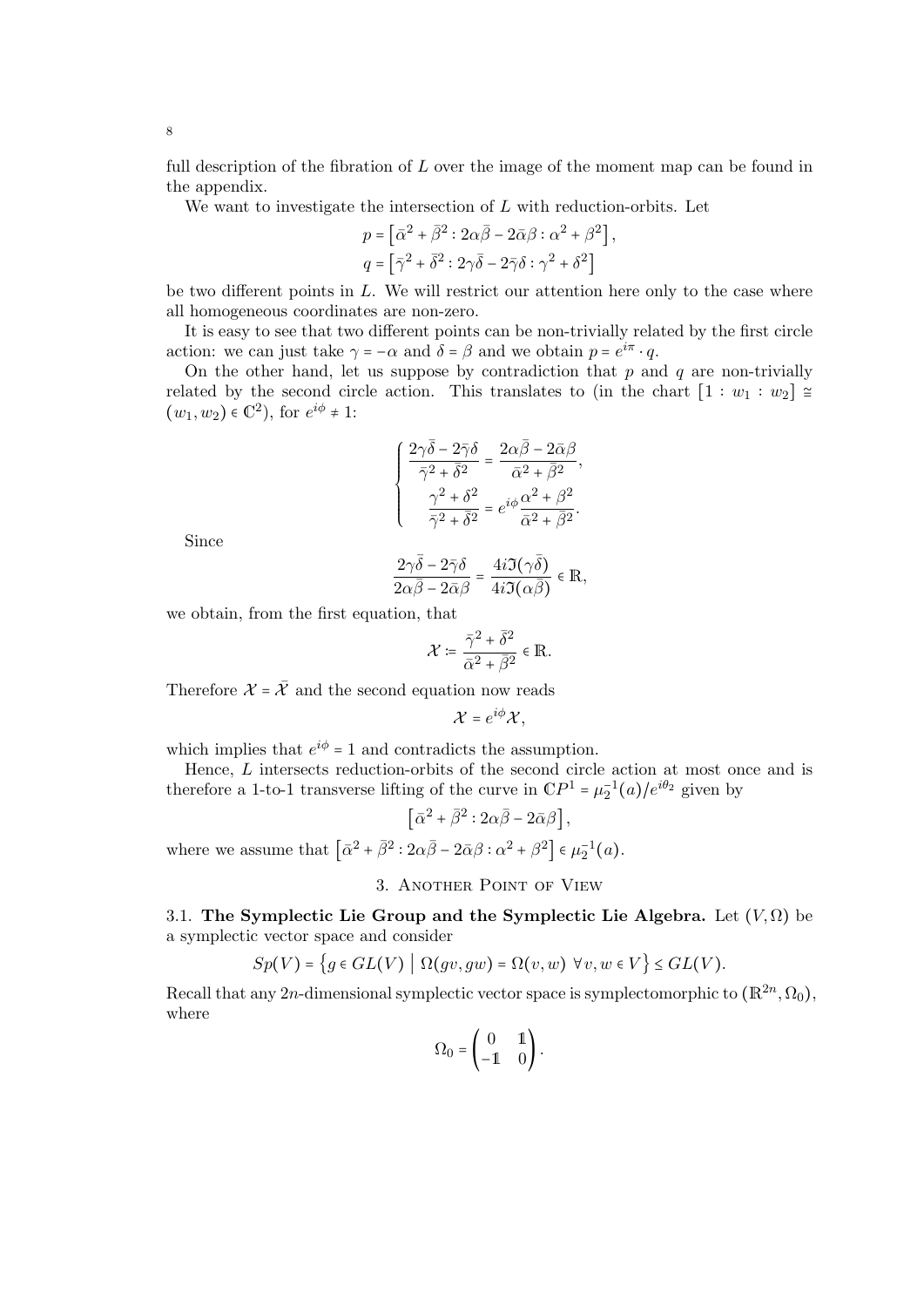We will just identify  $\Omega = \Omega_0$ . Consider the map

$$
f: GL(V) \to End(V)
$$

$$
g \mapsto g^T \Omega g
$$

and compute for  $g \in GL(V)$  and  $X \in T<sub>q</sub>GL(V) \cong End(V)$ :

$$
(D_g f)(X) = \frac{d}{dt}\bigg|_{t=0} f(g + tX) = (D_{\mathbb{1}}f)(-\Omega g^T \Omega X).
$$

Since  $X \mapsto -\Omega g^T \Omega X$  is a vector space isomorphism, we conclude that f has constant rank. Since

$$
(D_{\mathbb{1}}f)(X) = \Omega X + X^T \Omega,
$$

we can conclude that the rank is non-zero, so that  $Sp(V)$  is a Lie group (of dimension  $n(2n+1)$ ) with Lie algebra

$$
\mathfrak{sp}(V) = \ker(D_{\mathbb{1}}f) = \left\{ X \in End(V) \mid \Omega X + X^T \Omega = 0 \right\}.
$$

In particular we see that X belongs to  $\mathfrak{sp}(V)$  if and only if we can write

$$
X = \begin{pmatrix} A & B \\ C & -A^T \end{pmatrix},
$$

with  $B$  and  $C$  symmetric. To simplify later computation we rewrite this remark: let

$$
X = \begin{pmatrix} X_{1,1} & \cdots & X_{1,n} & X_{1,n+1} & \cdots & X_{1,n+n} \\ \vdots & \ddots & \vdots & & \vdots & \ddots & \vdots \\ X_{n,1} & \cdots & X_{n,n} & X_{n,n+1} & \cdots & X_{n,n+n} \\ X_{n+1,1} & \cdots & X_{n+1,n} & X_{n+1,n+1} & \cdots & X_{n+1,n+n} \\ \vdots & \ddots & \vdots & & \vdots & \ddots & \vdots \\ X_{n+n,1} & \cdots & X_{n+n,n} & X_{n+n,n+1} & \cdots & X_{n+n,n+n} \end{pmatrix}.
$$

Then X is in  $\mathfrak{sp}(V)$  if and only if

$$
X_{k,j} = -X_{n+j,n+k},
$$
  
\n
$$
X_{n+j,k} = X_{k,n+j},
$$
  
\n
$$
X_{j,n+k} = X_{n+k,j},
$$

for  $j, k = 1, ..., n$ .

Moreover, it is easy to see that the adjoint representation is given by  $Ad_g(X) = gXg^{-1}$ .

3.2. The Action of  $Sp(V)$  on V. In this section we will identify the tangent space of V at any point with V itself. The indices  $j, k$  run from 1 to n. The symplectic form is given by  $\Omega = dx_j \wedge dx_{n+j}$ . Notice that if we introduce the variables  $z_j = x_j + ix_{j+n}$ , we can also write  $\Omega = \frac{i}{2}$  $\frac{2}{2}dz_j \wedge d\bar{z}_j$ . We consider the natural action of  $Sp(V)$  on V.

Let 
$$
X \in \mathfrak{sp}(V)
$$
, then  $(\lambda_*(X))_v = \frac{d}{dt} \Big|_{t=0} Exp(tX)v = Xv$ . Then we see that, for  $w \in V \cong T_vV$ :

$$
(\iota_{\lambda_*(X)}\Omega)_v(w)=\Omega(Xv,w).
$$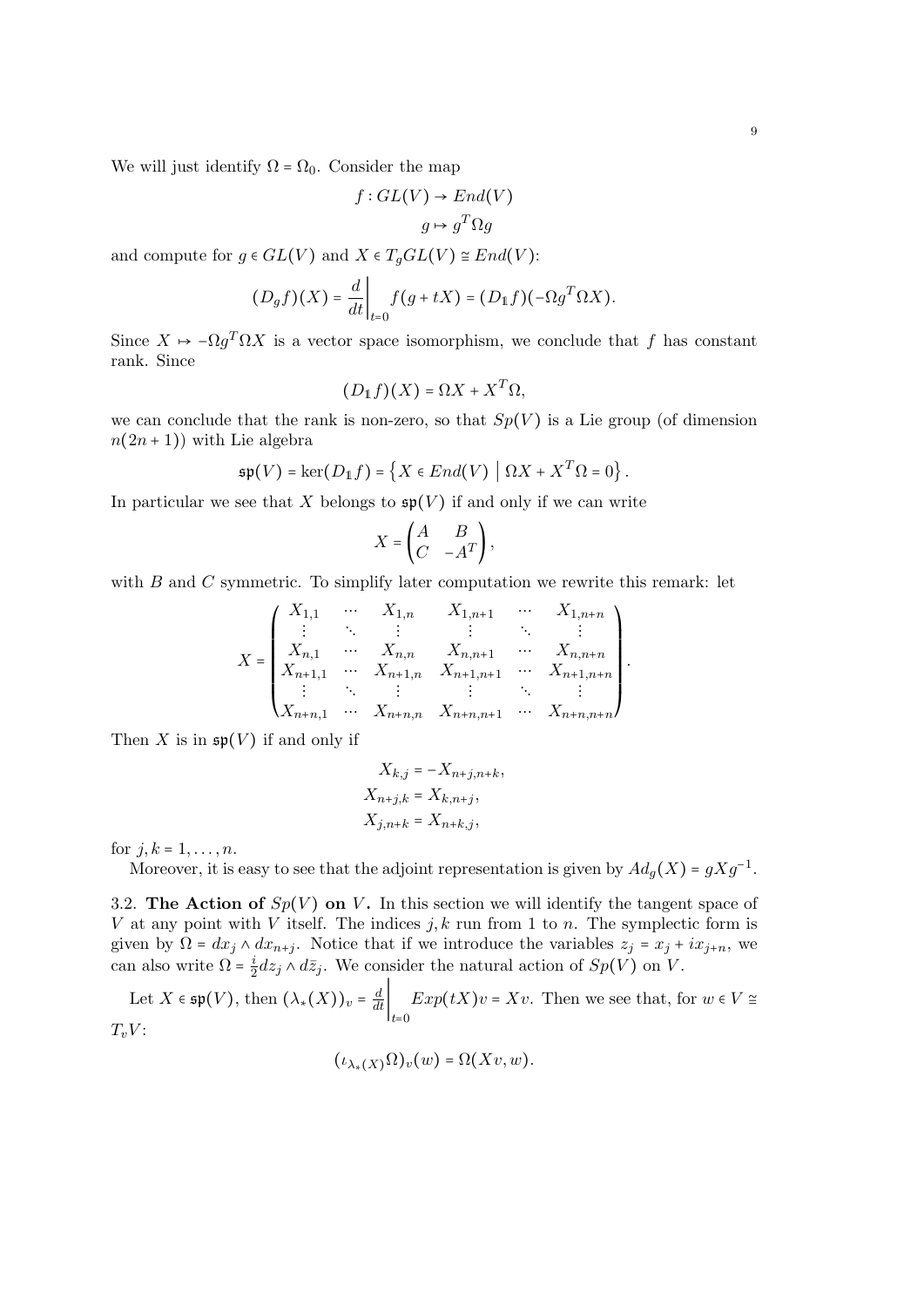We can write the vector field

$$
\lambda_{*}(X) = X_{j,k}v_{k} + X_{j,n+k}v_{n+k}\frac{\partial}{\partial x_{j}} + X_{n+j,k}v_{k} + X_{n+j,n+k}v_{n+k}\frac{\partial}{\partial x_{n+j}}
$$

and the constant vector field  $w$  as

$$
w = w_j \frac{\partial}{\partial x_j} + w_{n+j} \frac{\partial}{\partial x_{n+j}}.
$$

From this it follows that

$$
\Omega(Xv, w) = X_{j,k}v_kw_{j+n} + X_{j,k+n}v_{k+n}w_{j+n} - X_{j+n,k}v_kw_j - X_{j+n,k+n}v_{k+n}w_j.
$$

We consider also the function in  $v$ :

$$
\Omega(Xv, v) = X_{j,k}v_kv_{j+n} + X_{j,k+n}v_{k+n}v_{j+n} - X_{j+n,k}v_kv_j - X_{j+n,k+n}v_{k+n}v_j,
$$

and we take its exterior derivative:

$$
d(\Omega(Xv,v)) = X_{k,j}v_{k+n} - X_{j+n,k}v_k - X_{k+n,j}v_k - X_{j+n,k+n}v_{k+n}dx_j + X_{j,k}v_k + X_{j,k+n}v_{k+n} + X_{k,j+n}v_{k+n} - X_{k+n,j+n}v_kdx_{j+n}.
$$

We evaluate this 1-form on the constant vector field  $w$ :

$$
(d(\Omega(Xv, v)))(w) = v_k w_{j+n} \cdot \underbrace{(X_{j,k} - X_{k+n,j+n})}_{=2 \cdot X_{j,k}} + v_{k+n} w_{j+n} \cdot \underbrace{(X_{j,k+n} + X_{k,j+n})}_{=2 \cdot X_{j,k+n}} + v_k w_j \cdot \underbrace{(-X_{j+n,k} - X_{k+n,j})}_{=-2 \cdot X_{j+n,k}} + v_{k+n} w_j \cdot \underbrace{(X_{k,j} - X_{j+n,k+n})}_{=-2 \cdot X_{j+n,k+n}} = 2 \cdot \Omega(Xv, w) = 2 \cdot (\iota_{\lambda_{*}(X)} \Omega)(w).
$$

This computation implies that the map

$$
\mu: V \to \mathfrak{sp}(V)^*
$$

$$
v \mapsto \left(X \mapsto \frac{1}{2}\Omega(Xv, v)\right)
$$

is a candidate moment map. We check invariance, for  $g\in Sp(V)$  :

$$
\mu(gv)(X) = \frac{1}{2}\Omega(Xgv, gv) = \frac{1}{2}\Omega(g^{-1}Xgv, v) = \mu(v)(g^{-1}Xg) = \mu(v)(Ad_{g^{-1}}(X)) = Ad_g^*(\mu(v))(X).
$$

Therefore we conclude: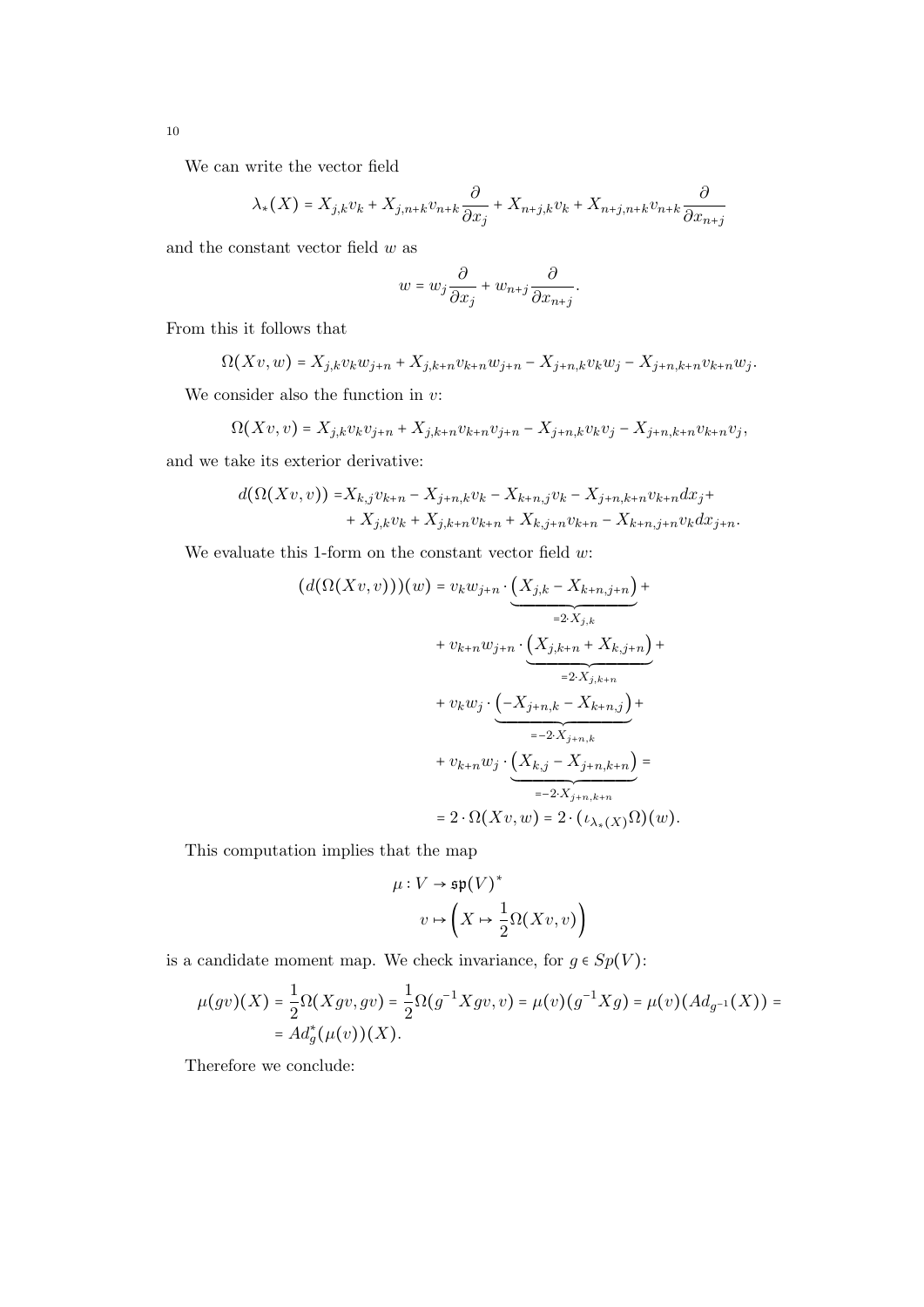$$
\mu: V \to \mathfrak{sp}(V)^* \n v \mapsto \left(X \mapsto \frac{1}{2}\Omega(Xv,v)\right).
$$

3.3. Symplectic Action of a Lie Group on a Symplectic Vector Space. Suppose that a Lie group G acts on  $(V, \Omega)$  in a symplectic way. We can view this action as a representation

$$
\rho: G \to Sp(V),
$$

where  $\rho(g)(v) = g \cdot v$ . Recall that <sup>5</sup> the following diagram commutes

$$
\mathfrak{g} \xrightarrow{D_e \rho} \mathfrak{sp}(V)
$$
  
exp  

$$
\downarrow Exp
$$
  

$$
G \longrightarrow \mathfrak{sp}(V).
$$

For  $X \in \mathfrak{g}$ , the induced vector field on V is given, at  $v \in V$ , by

$$
(\lambda_*(X))_v = \frac{d}{dt}\bigg|_{t=0} exp(tX) \cdot v = \frac{d}{dt}\bigg|_{t=0} \rho(exp(tX))(v) = \frac{d}{dt}\bigg|_{t=0} Exp(D_e\rho(tX))(v) =
$$
  
=  $(D_e\rho)(v).$ 

We conclude generalizing lemma 4:

**Lemma 5.** Let the Lie group G act on a symplectic vector space  $(V, \Omega)$  in a symplectic way. Then the action is Hamiltonian with moment map

$$
\mu: V \to \mathfrak{g}^*
$$

$$
v \mapsto \left(X \mapsto \frac{1}{2}\Omega((D_e \rho)(X)v, v)\right).
$$

The following will be relevant in the next section:

**Corollary 6.** The result also holds if  $G$  acts in a unitary way on a complex vector space V equipped with the Hermitian metric h.

*Proof.* Consider V as a real vector space and equip it with the symplectic form  $\mathfrak{I}(h)$ .  $\Box$ 

3.4. The Hamiltonian  $SU(2)$ -action. Let  $h(z, w) = \overline{z}^T w$  be the standard Hermitian metric on  $C^2$  its imaginary part is the standard symplectic form  $i d\mu$ ,  $d\overline{z}$ ,  $i d\overline{z}$ ,  $d\overline{z}$ metric on  $\mathbb{C}^2$ , its imaginary part is the standard symplectic form  $\frac{i}{2}dz^1 \wedge d\bar{z}^1 + \frac{i}{2}$  $\frac{i}{2}dz^2 \wedge d\bar{z}^2.$ The metric h induces a Hermitian metric  $h^*$  on the dual vector space ( $\mathbb{C}^2$ ) ∗ for which the elements

$$
x: \mathbb{C}^2 \to \mathbb{C},
$$
  
\n
$$
\begin{pmatrix} z_1 \\ z_2 \end{pmatrix} \mapsto z_1
$$
  
\n
$$
y: \mathbb{C}^2 \to \mathbb{C}
$$
  
\n
$$
\begin{pmatrix} z_1 \\ z_2 \end{pmatrix} \mapsto z_2
$$

<sup>&</sup>lt;sup>5</sup>This holds for any Lie group homomorphism.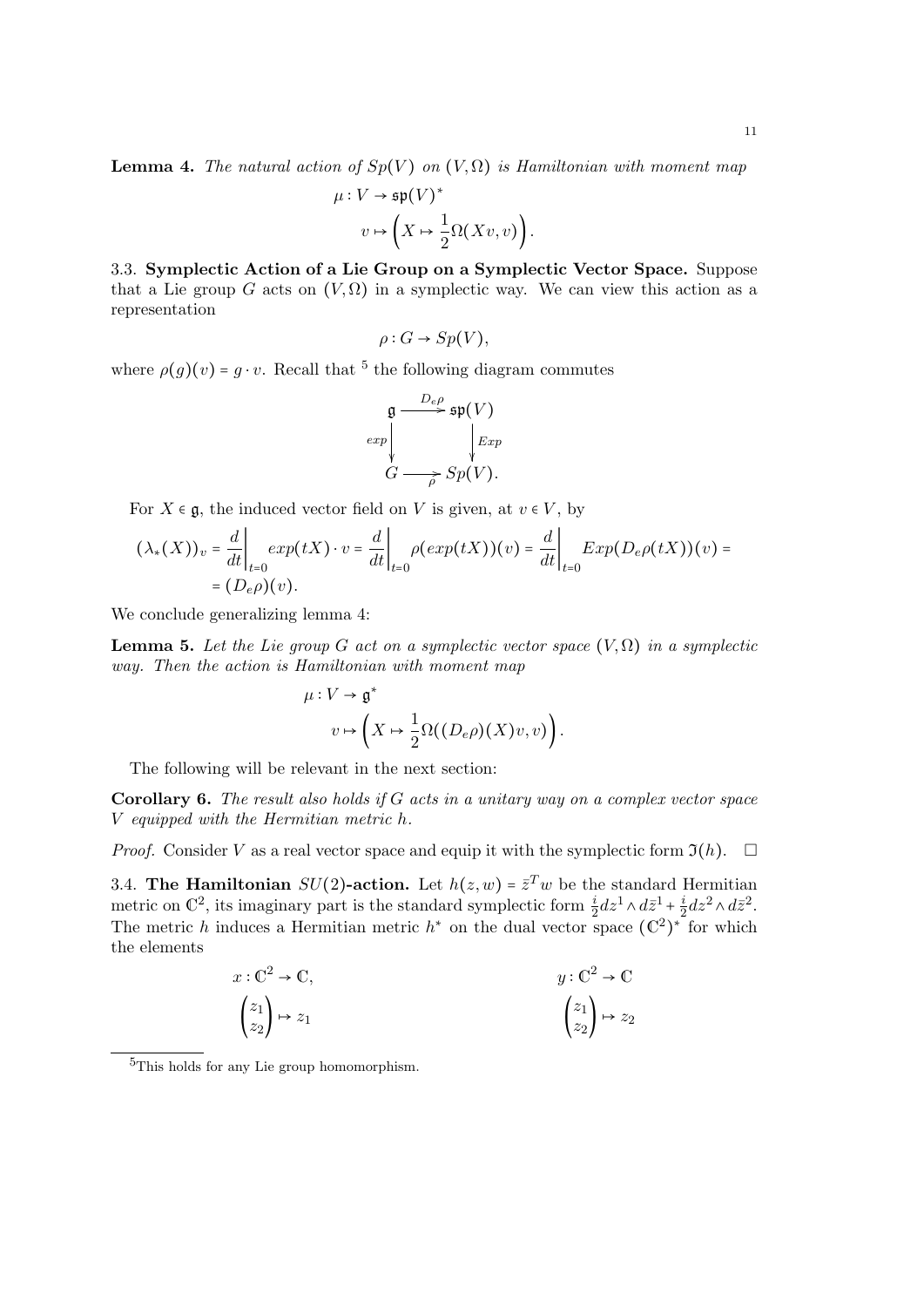form a unitary basis. We can extend  $h^*$  to obtain a Hermitian metric  $h^{\mathcal{S}^2}$  on the second symmetric power  $S^2(\mathbb{C}^2)$ )<sup>\*</sup>. A unitary basis on  $S^2(\mathbb{C}^2)$  $)$ <sup>\*</sup> is then given by<sup>6</sup>

$$
x^2 \qquad \qquad \sqrt{2}xy \qquad \qquad y^2.
$$

We denote the coordinates on  $S^2(\mathbb{C}^2)$ )<sup>\*</sup> by  $(u_0, u_1, u_2)$ , i.e. an element  $P \in \mathcal{S}^2(\mathbb{C}^2)$  $)$ <sup>\*</sup> is written as

$$
P\begin{pmatrix} x \\ y \end{pmatrix} = u_0 x^2 + u_1 \sqrt{2}xy + u_2 y^2.
$$

We now want to consider again the  $SU(2)$ -action on  $\mathbb{C}P^2$  from the previous chapter, seeing it as an  $SU(2)$ -action on  $S^2(\mathbb{C}^2)$ )\*, i.e. for  $A = \begin{pmatrix} \alpha & \beta \\ -\overline{\beta} & \overline{\alpha} \end{pmatrix}$  $\left( \begin{array}{cc} \alpha & \beta \\ -\bar{\beta} & \bar{\alpha} \end{array} \right)$ 

$$
A \cdot P\begin{pmatrix} x \\ y \end{pmatrix} = P\begin{pmatrix} A^{-1} \begin{pmatrix} x \\ y \end{pmatrix} \end{pmatrix}.
$$

It is easily seen that this action is given in this basis by

$$
\begin{pmatrix}\n\bar{\alpha}^2 & \sqrt{2}\bar{\alpha}\bar{\beta} & \bar{\beta}^2 \\
-\sqrt{2}\bar{\alpha}\beta & \alpha\bar{\alpha}-\beta\bar{\beta} & \sqrt{2}\alpha\bar{\beta} \\
\beta^2 & -\sqrt{2}\alpha\beta & \alpha^2\n\end{pmatrix}\n\begin{pmatrix}\nu_0 \\
u_1 \\
u_2\n\end{pmatrix}.
$$

One checks that this matrix is unitary. Therefore:

$$
\rho: SU(2) \to U(\mathcal{S}^2(\mathbb{C}^2)^*, h^{\mathcal{S}^2})
$$

$$
A \mapsto \left[ P\left(\begin{matrix} x \\ y \end{matrix}\right) \mapsto P\left(A^{-1}\left(\begin{matrix} x \\ y \end{matrix}\right) \right) \right]
$$

(where  $U(S^2(\mathbb{C}^2)^*, h^{S^2})$  denotes the unitary group of the second symmetric power vector (where  $\sigma(\sigma(\sigma), \mu)$  denotes in space) is a unitary representation.

With respect to the basis  $\{x^2, \sqrt{2}xy, y^2\}$  we get that the symplectic form obtained taking the imaginary part of the Hermitian metric is

$$
\mathfrak{I}(h^{\mathcal{S}^2}) = \frac{i}{2} \cdot (du_0 \wedge d\bar{u}_0 + du_1 \wedge d\bar{u}_1 + du_2 \wedge d\bar{u}_2),
$$

i.e. the standard symplectic stucture, which we denote  $\Omega$ . If we see  $S^2(\mathbb{C}^2)^*$  as a 6-dimensional real vector space, which we endow with the symplectic form  $\Omega$ , we can conclude that  $\rho$  is a symplectic representation, i.e. it takes values in  $SP(S^2(\mathbb{C}^2))$  $)^{\ast}, \Omega).$ By lemma 5, we obtain that the considered  $SU(2)$ -action is Hamiltonian.

 $\overline{6}$ The factor  $\sqrt{2}$  is included to make the second basis element of norm 1. In the general nth symmetric The ractor  $\sqrt{2}$  is incruded to make the second base.  $\binom{n}{k}$ : it is a matter of counting permutations in the symmetric power.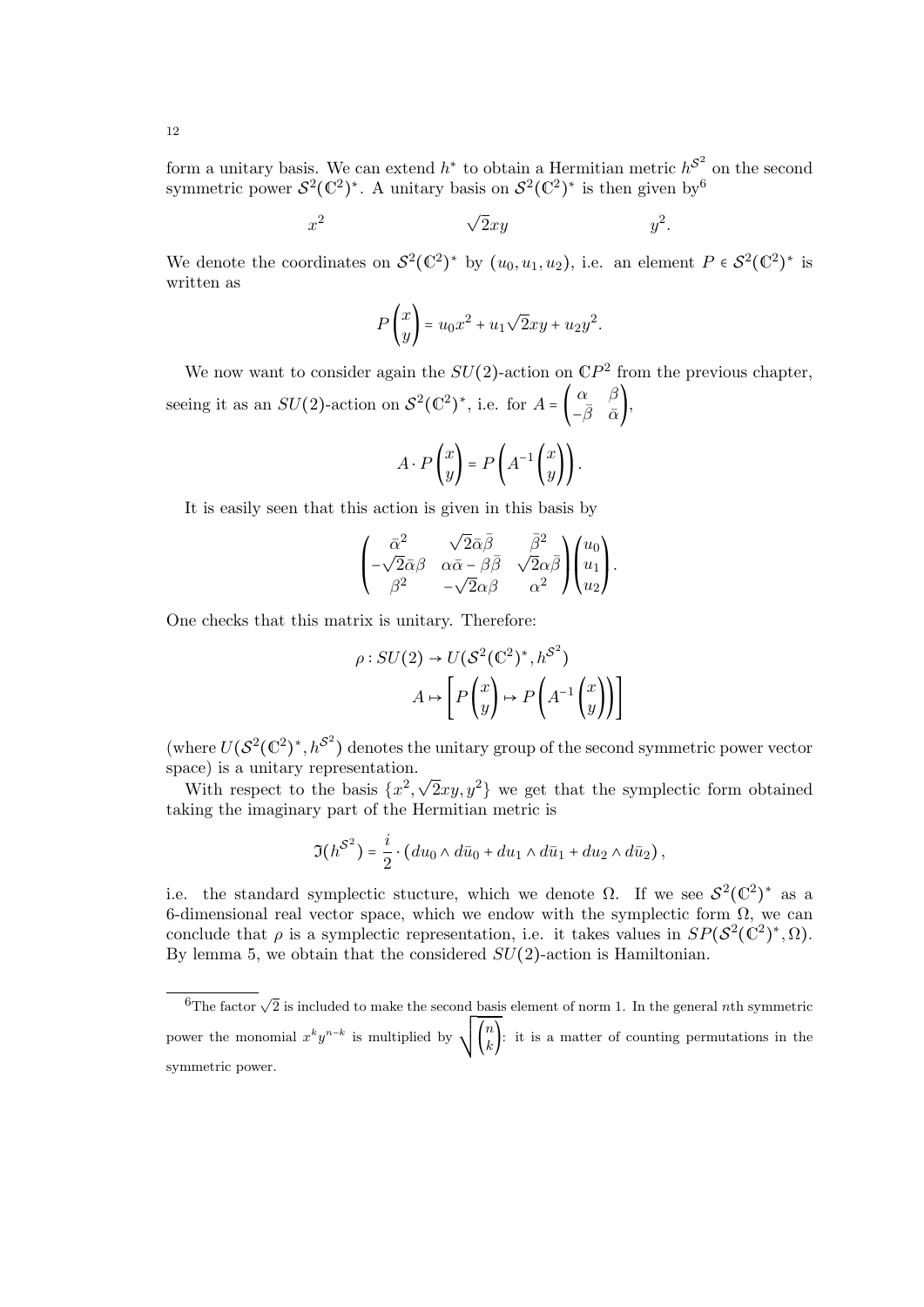3.5. The Moment Map of the  $SU(2)$ -action. In this section we want to compute the moment map of the  $SU(2)$ -action. In order to achieve this, we will again look at lemma 5. Recall the generators of the Lie algebra  $\mathfrak{su}(2)$ :

$$
\sigma_1 = \begin{pmatrix} 0 & i \\ i & 0 \end{pmatrix} \qquad \qquad \sigma_2 = \begin{pmatrix} 0 & -1 \\ 1 & 0 \end{pmatrix} \qquad \qquad \sigma_3 = \begin{pmatrix} i & 0 \\ 0 & -i \end{pmatrix}.
$$

First we need compute  $(D_e \rho)(\sigma_j)$ :

$$
(D_e \rho)(\sigma_1) = \frac{d}{dt}\bigg|_{t=0} \rho\left(\begin{pmatrix} 1 & 0 \\ 0 & 1 \end{pmatrix} + t \cdot \begin{pmatrix} 0 & i \\ i & 0 \end{pmatrix}\right) = \frac{d}{dt}\bigg|_{t=0} \begin{pmatrix} 1 & -\sqrt{2}ti & -t^2 \\ -\sqrt{2}ti & 1 - t^2 & -\sqrt{2}ti \\ -t^2 & -\sqrt{2}ti & 1 \end{pmatrix} = \begin{pmatrix} 0 & -\sqrt{2}i & 0 \\ -\sqrt{2}i & 0 & -\sqrt{2}i \\ 0 & -\sqrt{2}i & 0 \end{pmatrix}.
$$

Similarly:

$$
(D_e \rho)(\sigma_2) = \begin{pmatrix} 0 & -\sqrt{2} & 0 \\ \sqrt{2} & 0 & -\sqrt{2} \\ 0 & \sqrt{2} & 0 \end{pmatrix},
$$

$$
(D_e \rho)(\sigma_3) = \begin{pmatrix} -2i & 0 & 0 \\ 0 & 0 & 0 \\ 0 & 0 & 2i \end{pmatrix}.
$$

Therefore at the point  $u =$  $\mathsf I$  $\overline{\phantom{a}}$  $u_0$  $u_1$  $u_2$  $\mathbf{I}$  $\overline{ }$ ⎠ the moment map is given at the generators by:

$$
\mu(u)(\sigma_1) = \frac{1}{2}\Omega\left(\begin{pmatrix} 0 & -\sqrt{2}i & 0 \\ -\sqrt{2}i & 0 & -\sqrt{2}i \\ 0 & -\sqrt{2}i & 0 \end{pmatrix} \begin{pmatrix} u_0 \\ u_1 \\ u_2 \end{pmatrix}, \begin{pmatrix} u_0 \\ u_1 \\ u_2 \end{pmatrix}\right) =
$$

$$
= \frac{1}{2}\Omega\left(\begin{pmatrix} -\sqrt{2}iu_1 \\ -\sqrt{2}iu_0 - \sqrt{2}iu_2 \\ -\sqrt{2}iu_1 \end{pmatrix} \begin{pmatrix} u_0 \\ u_1 \\ u_2 \end{pmatrix}\right) =
$$

$$
= \frac{\sqrt{2}}{2} (\bar{u}_0u_1 + u_0\bar{u}_1 + u_2\bar{u}_1 + \bar{u}_2u_1),
$$

and

$$
\mu(u)(\sigma_2) = \frac{i\sqrt{2}}{2} (u_0\bar{u}_1 - \bar{u}_0u_1 - u_2\bar{u}_1 + \bar{u}_2u_1),
$$
  

$$
\mu(u)(\sigma_3) = |u_2|^2 - |u_0|^2.
$$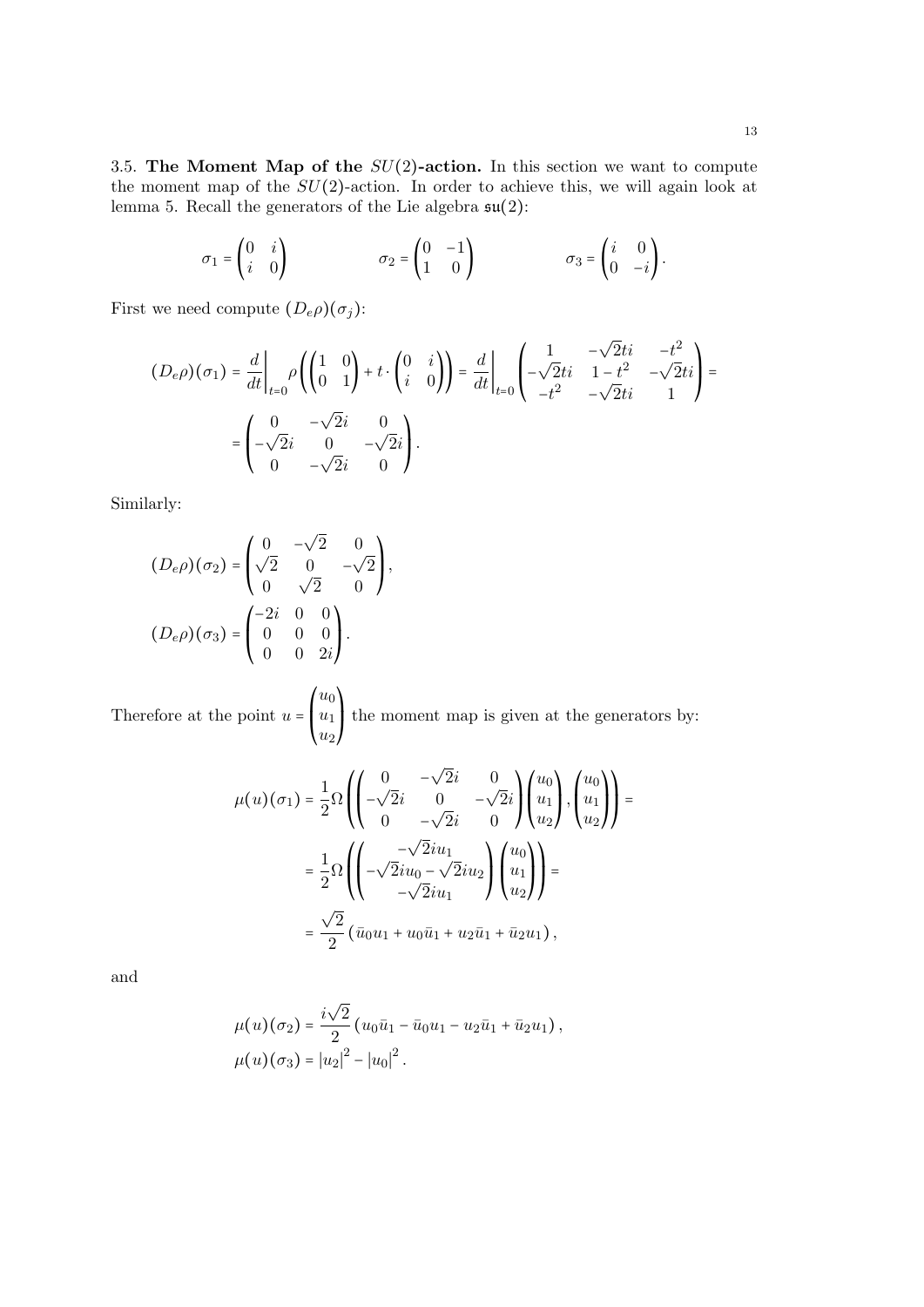#### 3.6. The Lagrangian Submanifold  $\tilde{L}$  in  $\mathbb{C}P^2$ . Now we look at the point  $u = \begin{bmatrix} 1 & 0 & 0 \\ 0 & 1 & 0 \\ 0 & 0 & 0 \end{bmatrix}$  $\mathsf I$ 1 0 1 ⎞ ⎟

and we notice that  $\mu(u) \equiv 0$ . We claim that the orbit  $SU(2) \cdot u$  is isotropic<sup>7</sup>. In fact, if for  $X, Y \in \mathfrak{g}$  we denote by  $X^{\#}, Y^{\#}$  their induced vector fields on  $\mathcal{S}^2(\mathbb{C}^2)$ ) ∗ , we obtain that  $\Omega_u(X_u^{\#}, Y_u^{\#}) = d(\mu(u)(X))(Y_u^{\#}) = 0.$ <br>Deinta in the stabilism of a must estimate

Points in the stabilizer of  $u$  must satisfy:

$$
\bar{\alpha}\beta = \alpha\bar{\beta} \qquad \text{and} \qquad \bar{\alpha}^2 + \bar{\beta}^2 = \alpha^2 + \beta^2 = 1.
$$

From this one easily computes that  $Stab_u = \left\{ \begin{pmatrix} \alpha & \beta \\ -\beta & \alpha \end{pmatrix} \in SU(2) \mid \alpha, \beta \in \mathbb{R} \right\} \cong S^1$ . Topologically the orbit  $SU(2) \cdot u$  is an  $S^2$ .<br>We potice that the  $SU(2)$  estimates

We notice that the  $SU(2)$ -action commutes with the diagonal circle action (which is also Hamiltonian). Therefore, by reducing with respect to the diagonal circle action, we obtain a Hamiltonian  $SU(2)$ -action on the projective space of  $S^2(\mathbb{C}^2)^*$ , which corresponds to  $\mathbb{C}P^2$ . The isotropic orbit  $SU(2) \cdot u$  descends to the isotropic orbit  $SU(2) \cdot u$ 

$$
\tilde{L} = \left\{ \left[ \bar{\alpha}^2 + \bar{\beta}^2 : \sqrt{2} (\alpha \bar{\beta} - \bar{\alpha} \beta) : \alpha^2 + \beta^2 \right] \mid |\alpha|^2 + |\beta|^2 = 1 \right\} \subseteq \mathbb{C}P^2,
$$

which is of dimension 2. Therefore  $\tilde{L}$  is Lagrangian. Unfortunately, we are off by a factor from the L that was considered in the previous chapter. This however does not compromise the computations exposed earlier.

# **APPENDIX**

**Reparametrization of** L. Recall that the  $\mathbb{T}^2$ -action on  $\mathbb{C}P^2$  given by  $(e^{i\theta_1}, e^{i\theta_2})$ .  $[z_0 : z_1 : z_2] = [z_0 : z_1 e^{i\theta_1} : z_2 e^{i\theta_2}]$  is Hamiltonian with moment map

$$
\mu: \mathbb{C}P^2 \to \mathbb{R}^2
$$
  

$$
[z_0:z_1:z_2] \mapsto \left(\frac{-3|z_1|^2}{|z|^2} + 1, \frac{-3|z_2|^2}{|z|^2} + 1\right).
$$

Its image - the Delzant polytope - is the isosceles triangle  $\Delta$  with vertices  $(-2, 1), (1, -2)$ and  $(1, 1)$ . We see that, in L, it holds:

$$
|z_0|^2 = |z_2|^2 = |\alpha|^4 + |\beta|^4 + (\alpha \bar{\beta})^2 + (\bar{\alpha}\beta)^2
$$
  

$$
|z_1|^2 = 8 |\alpha|^2 |\beta|^2 - 4(\alpha \bar{\beta})^2 - 4(\bar{\alpha}\beta)^2
$$

and we compute

$$
\frac{\frac{-3|z_2|^2}{|z|^2}+1}{\frac{-3|z_1|^2}{|z|^2}+1}=\frac{-1}{2}.
$$

So the image of L under  $\mu$  is contained in the line segment L obtained by intersectig  $\Delta$ with the line  $\{\mu_2 = \frac{-1}{2}\mu_1\}$ . The endpoints of this segment are  $(-2, 1)$  and  $(1, \frac{-1}{2})$ . When  $\alpha = \cos(t)$  and  $\beta = \sin(t)$  or when  $\alpha = i \cos(t)$  and  $\beta = i \sin(t)$ , we obtain the point

<sup>7</sup> I.e. the symplectic form vanishes on the orbit.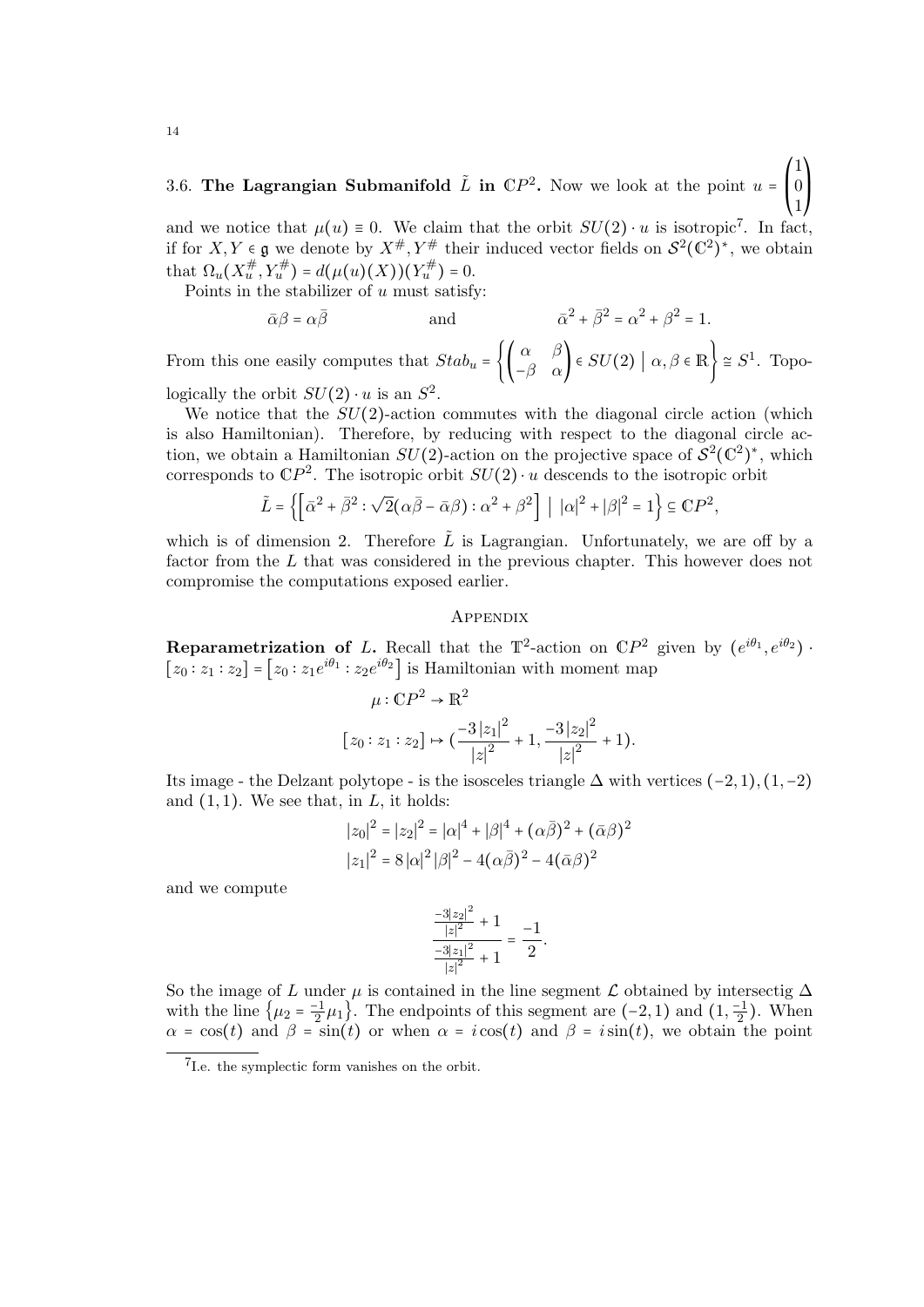[1 : 0 : 1] ∈ L, which is mapped to  $(1, \frac{-1}{2})$  under μ. When  $\alpha = \frac{1}{\sqrt{2}}$  $\frac{1}{2}$  and  $\beta = \frac{-i}{\sqrt{2}}$ , we obtain the point  $[0:2i:0] = [0:1:0] \in L$ , which is mapped to  $(-2,1)$ . Since L is connected, we conclude that  $\mu(L) = \mathcal{L}$ .

The question that arises is: how does the fiber of a point  $p \in \ell$  with respect to the  $\mathbb{T}^2$ -action intersect L? Let  $p = (p_1, p_2) \in \mathcal{L}$ , hence  $p_2 = \frac{-1}{2}p_1$ . One easily computes that

$$
\mu^{-1}(p) = \left\{ \left[ \sqrt{\frac{p_1}{6} + \frac{1}{3}} : \sqrt{\frac{1 - p_1}{3}} e^{i\theta_1} : \sqrt{\frac{p_1}{6} + \frac{1}{3}} e^{i\theta_2} \right] \right\} \subseteq \mathbb{C}P^2
$$

In all of the following  $\alpha$  and  $\beta$  are assumed to satisfy  $|\alpha|^2 + |\beta|^2 = 1$ .

 $p = (-2, 1)$ : We have  $\mu^{-1}((-2, 1)) = \{ [0 : e^{i\theta_1} : 0] \} \cong \{ pt \}$ . We have already seen that, with  $\alpha = \frac{1}{\sqrt{2}}$  $\frac{1}{2}$  and  $\beta = \frac{-i}{\sqrt{2}}$ , we obtain this point.

$$
\Rightarrow L \cap \mu^{-1}((-2,1)) = \mu^{-1}((-2,1)) \cong \{pt\}
$$

 $\Rightarrow L \cap \mu^{-1}((-2,1)) = \mu^{-1}((-2,1)) \cong \{pt\}$ <br>Notice that if we take  $\alpha = \pm i\beta$ , we always end up in this case.

$$
\mathbf{p} = \left(1, \frac{-1}{2}\right): \text{ We have } \mu^{-1}\left(\left(1, \frac{-1}{2}\right)\right) = \left\{ \left[\sqrt{\frac{1}{2}} : 0 : \sqrt{\frac{1}{2}} e^{i\theta_2} \right] \right\} = \left\{ \left[1 : 0 : e^{i\theta_2} \right] \right\} \cong S^1. \text{ Take}
$$

ing  $\alpha = e^{i\frac{\theta_2}{4}}$  and  $\beta = 0$  we obtain

$$
\left[\bar{\alpha}^2 + \bar{\beta}^2 : 2(\alpha\bar{\beta} - \bar{\alpha}\beta) : \alpha^2 + \beta^2\right] = \left[e^{-i\frac{\theta_2}{2}} : 0 : e^{i\frac{\theta_2}{2}}\right] = \left[1 : 0 : e^{i\theta_2}\right],
$$

so any point is taken with an appropriate choice of  $\alpha$  and  $\beta$ .

$$
\Rightarrow L \cap \mu_{\Delta}^{-1}((1, \frac{-1}{2})) = \mu^{-1}((1, \frac{-1}{2})) \cong S^1
$$

 $\Rightarrow L \cap \mu_{\Delta}^{-1}((1, \frac{-1}{2})) = \mu^{-1}((1, \frac{-1}{2})) \cong S^1$ <br>Notice that we end up in this case if we choose one of  $\alpha$  or  $\beta$  to be zero, if we take them both real or both purely imaginary and if  $\alpha = \pm \beta$ .

**Other cases:** Since on all of  $\mathcal{L}$  the preimages with respect to  $\mu$  must satisfy  $|z_0|^2$  $|z_2|^2$ , we introduce the variable  $\zeta = \frac{|z_0|^2}{|z_1|^2}$  $\overline{|z_1|^2}$  –  $\frac{|z_2|^2}{2}$  $\frac{|z_2|}{|z_1|^2}$  ∈ [0, ∞]. The cases  $\zeta = 0$ , ∞ have already been considered. Then we can write, for  $\zeta \in (0, \infty)$ :

$$
\mathcal{L} \setminus \left\{ (-2,1), (1, \frac{-1}{2}) \right\} \ni p = (p_1, \frac{-1}{2}p_1) = \left( \frac{-3|z_1|^2}{|z|^2} + 1, \frac{-3|z_2|^2}{|z|^2} + 1 \right) = \left( \frac{2\zeta - 2}{2\zeta + 1}, \frac{-\zeta + 1}{2\zeta + 1} \right)
$$

and

$$
\mu^{-1}(p) = \left\{ \left[ \sqrt{\frac{\zeta}{2\zeta + 1}} : \sqrt{\frac{1}{2\zeta + 1}} e^{i\theta_1} : \sqrt{\frac{\zeta}{2\zeta + 1}} e^{i\theta_2} \right] \right\} = \left\{ \left[ \sqrt{\zeta} : e^{i\theta_1} : \sqrt{\zeta} e^{i\theta_2} \right] \right\}.
$$

We have seen that  $\mu(L) = \mathcal{L}$ , so we know that there exist some  $\alpha$  and  $\beta$  such that

$$
\left\{ \left[ \bar{\alpha}^2 + \bar{\beta}^2 : 2(\alpha \bar{\beta} - \bar{\alpha} \beta) : \alpha^2 + \beta^2 \right] \right\} = \left\{ \left[ \sqrt{\zeta} : e^{i\theta_1} : \sqrt{\zeta} e^{i\theta_2} \right] \right\},\
$$

therefore

$$
\frac{\alpha^2 + \beta^2}{\bar{\alpha}^2 + \bar{\beta}^2} = \frac{\sqrt{\zeta}e^{i\theta_2}}{\sqrt{\zeta}} = e^{i\theta_2}
$$
 and 
$$
\frac{2\alpha\bar{\beta} - 2\bar{\alpha}\beta}{\bar{\alpha}^2 + \bar{\beta}^2} = \frac{1}{\sqrt{\zeta}}e^{i\theta_1}.
$$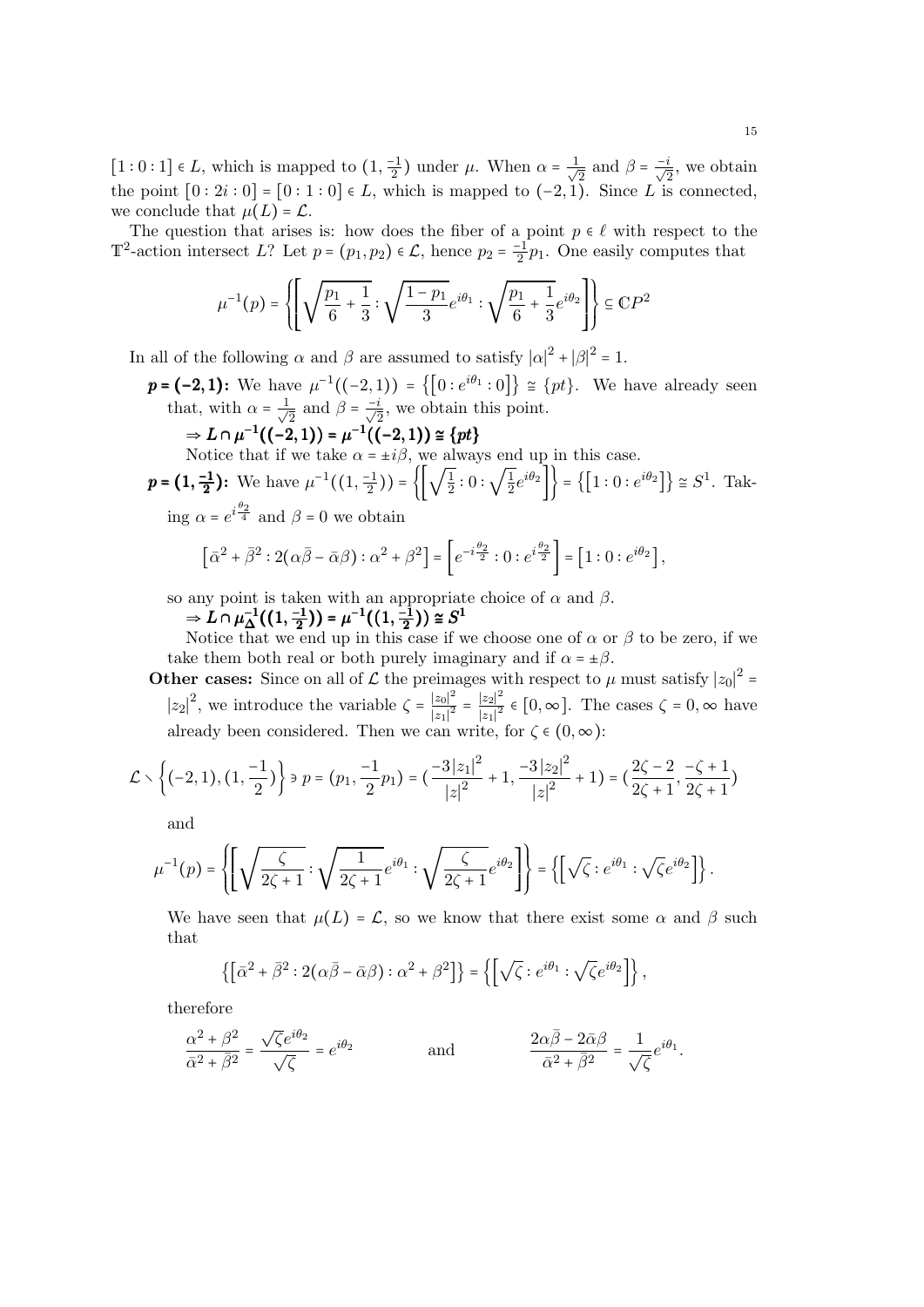From the first equality it follows, for some  $r > 0$  and  $k \in \mathbb{Z}$ , that  $\alpha^2 + \beta^2 = re^{i\frac{\theta_2}{2} + i\pi k}$ . Consequently, from the second

$$
2\alpha\bar{\beta} - 2\bar{\alpha}\beta = \frac{r}{\sqrt{\zeta}}e^{i(\theta_1 - \frac{\theta_2}{2} + \pi k)}
$$

Since  $2\alpha\bar{\beta} - 2\bar{\alpha}\beta = 4i\mathfrak{I}(\alpha\bar{\beta})$  is purely imaginary, we conclude that

$$
\pm \frac{\pi}{2} = \theta_1 - \frac{\theta_2}{2} + \pi k \qquad \Longleftrightarrow \qquad \theta_1 = \frac{\pi}{2} + \frac{\theta_2}{2} + \pi k,
$$

i.e. the choice of  $\theta_2 \in [0, 2\pi)$  restricts the choice of  $\theta_1$  to only two possibilities in [0, 2 $\pi$ ). Better: the choice of  $\theta_2 \in [0, 4\pi)$  restricts the choice of  $\theta_1$  to a unique possibility  $\theta_1 = \frac{\pi}{2} + \frac{\theta_2}{2}$ .  $2^{\circ}$   $2^{\circ}$ 

However we can choose  $\theta_2$  freely. In fact, let  $\alpha' \coloneqq e^{i\frac{\tau}{4}}\alpha$  and  $\beta' \coloneqq e^{i\frac{\tau}{4}}\beta$ . We have

$$
\frac{\alpha'^2+\beta'^2}{\bar{\alpha}'^2+\bar{\beta}'^2}=e^{i\tau}e^{i\theta_2}\hspace{1cm}\text{and}\hspace{1cm}\frac{2\alpha'\bar{\beta}'-2\bar{\alpha}'\beta'}{\bar{\alpha}'^2+\bar{\beta}'^2}=e^{i\frac{\tau}{2}}\frac{1}{\sqrt{\zeta}}e^{i\theta_1}.
$$

Therefore

$$
\left\{\left[\bar{\alpha}'^2+\bar{\beta}'^2:2(\alpha'\bar{\beta}'-\bar{\alpha}'\beta'): \alpha'^2+\beta'^2\right]\right\}=\left\{\left[\sqrt{\zeta}:e^{i(\theta_1+\frac{\tau}{2})}: \sqrt{\zeta}e^{i(\theta_2+\tau)}\right]\right\}.
$$

So letting  $\tau$  vary in  $[0, 4\pi)$  we obtain a different point than  $\{[\sqrt{\zeta}: e^{i\theta_1} : \sqrt{\zeta}e^{i\theta_2}]\},$ however  $\mu\left(\left[\sqrt{\zeta}:e^{i(\theta_1+\frac{\tau}{2})}: \sqrt{\zeta}e^{i(\theta_2+\tau)}\right]\right)=p.$ 

$$
\Rightarrow L \cap \mu^{-1}(p) = \left\{ \left[ \sqrt{\zeta} : e^{i(\frac{\pi}{2} + \frac{\theta_2}{2})} : \sqrt{\zeta} e^{i\theta_2} \right] \middle| \theta_2 \in [0, 4\pi) \right\} \cong S^1
$$

**The Example.** Let  $c \in (\frac{-1}{2}, 1)$  and suppose that  $\mu_2([z_0 : z_1 : z_2]) = c$ . This implies

$$
|z_2|^2 = \frac{1-c}{2+c} \cdot (|z_0|^2 + |z_1|^2) > 0,
$$

and hence

$$
\mu_2^{-1}(c) = \left\{ [z_0 : z_1 : z_2] = \left[\frac{z_0}{z_2} : \frac{z_1}{z_2} : 1\right] \middle| \left|\frac{z_0}{z_2}\right|^2 + \left|\frac{z_1}{z_2}\right|^2 = \frac{2+c}{1-c} > 0 \right\} \cong S^3.
$$

If  $\left[\frac{z_0}{z_2}\right]$  $\overline{z_2}$  .  $\overline{z_1}$  $\frac{z_1}{z_2}:1$   $\in \mu_2^{-1}(c)$  we obtain

$$
x := \mu_1\left(\left[\frac{z_0}{z_2} : \frac{z_1}{z_2} : 1\right]\right) = (c-1) \cdot \frac{|z_1|^2}{|z_2|^2} + 1 \in [-1-c, 1],
$$

from which we deduce that

$$
\frac{|z_1|^2}{|z_2|^2} = \frac{1-x}{1-c}
$$
 and 
$$
\frac{|z_0|^2}{|z_2|^2} = \frac{1+x+c}{1-c}.
$$

Therefore

$$
\mu_2^{-1}(c) = \left\{ \left[ \sqrt{\frac{1+x+c}{1-c}} e^{i\delta_0} : \sqrt{\frac{1-x}{1-c}} e^{i\delta_1} : 1 \right] \middle| x \in [-1-c,1] \delta_0, \delta_1 \in [0,2\pi) \right\}.
$$
  
Without loss of generality we choose  $c = 0$  in what follows.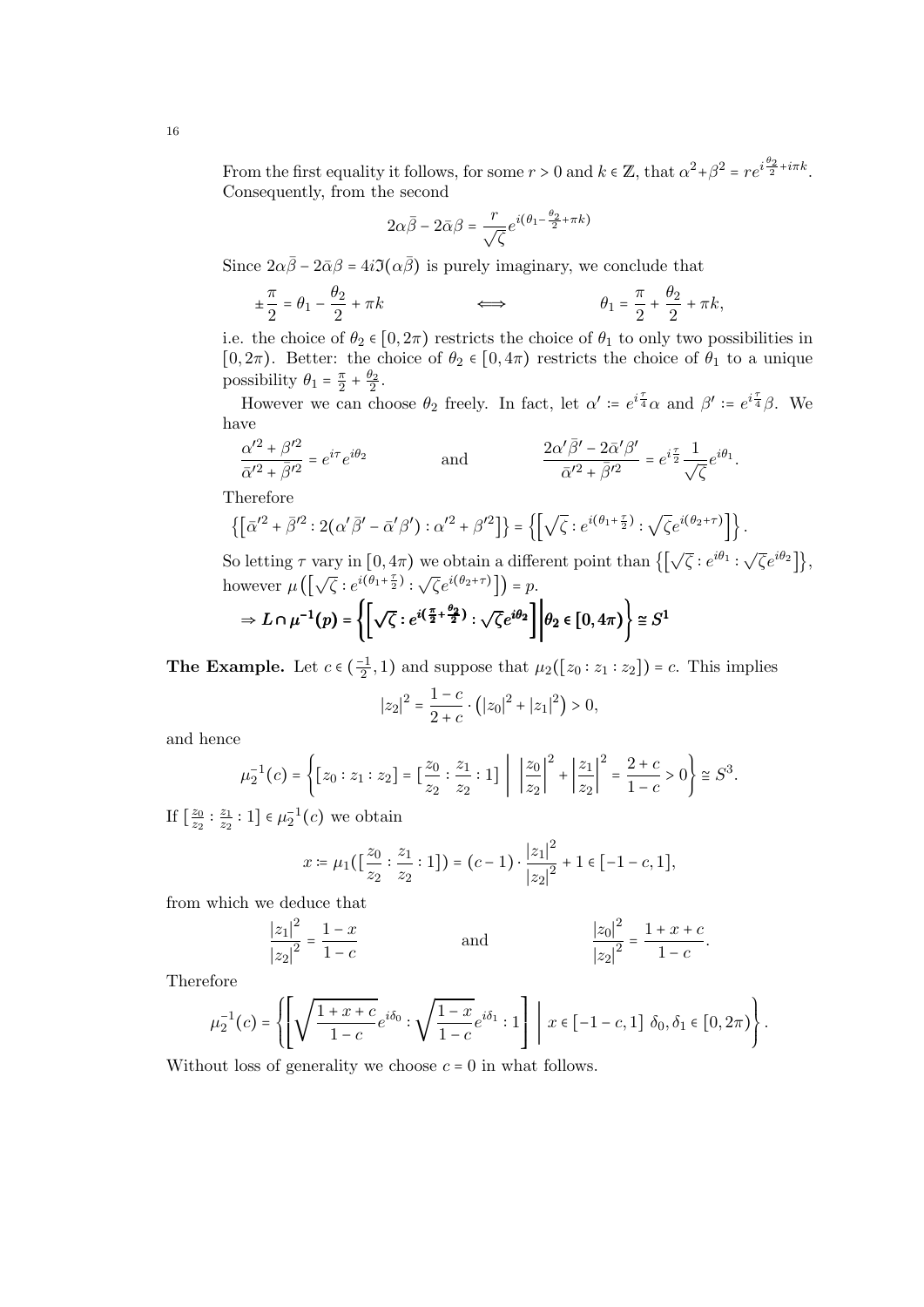The  $\mathbb{T}^2$ -action on  $\mathbb{C}P^2$  induces, via the inclusion

$$
i_2: S^1 \hookrightarrow \mathbb{T}^2
$$

$$
e^{i\phi} \mapsto (1, e^{i\phi}),
$$

a circle action that is given by

$$
e^{i\phi} \cdot [z_0 : z_1 : z_2] = [z_0 : z_1 : z_2 e^{i\phi}] = [z_0 e^{-i\phi} : z_1 e^{-i\phi} : z_2],
$$

which has moment map  $\mu_2 : \mathbb{C}P^2 \to \mathbb{R}$ . The reduced space at 0 with respect to this circle action is  $\mu_2^{-1}(0)/S^1 \cong \mathbb{C}P^1$ . First we want to check that  $L \nmid \mu_2^{-1}(0)$ . This intersection happens above the point  $(0,0)$  in the Delzant polytope, where  $\zeta = \frac{|z_0|^2}{|z_1|^2}$  $|\overline{z_1}|^2$  –  $|z_2|^2$  $\frac{|z_2|}{|z_1|^2} = 1$  and where  $x = 0$ . In a neighbourhood of  $x = 0$ :

$$
\mu_2^{-1}(0) = \left\{ \left[ \sqrt{1 + xe^{i\delta_0}} : \sqrt{1 - xe^{i\delta_1}} : 1 \right] \middle| \delta_0, \delta_1 \in [0, 2\pi) \right\},\
$$

and from the reparametrization obtained in the previous section we can write, in a neighbourhood of  $\zeta = 0$ :

$$
L = \left\{ \left[ \sqrt{\zeta} : e^{i\left(\frac{\pi}{2} + \frac{\theta_2}{2}\right)} : \sqrt{\zeta} e^{i\theta_2} \right] \middle| \theta_2 \in [0, 4\pi) \right\} = \left\{ \left[ e^{-i\theta_2} : \frac{1}{\sqrt{\zeta}} e^{i\left(\frac{\pi}{2} - \frac{\theta_2}{2}\right)} : 1 \right] \middle| \theta_2 \in [0, 4\pi) \right\}.
$$

Looking at this description in the chart  $[w_0 : w_1 : 1] \cong (w_0, w_1) \in \mathbb{C}^2$  it is clear that this intersection is transversal.

It remains to check that L intersects the "reduction-orbits" just once. We have

$$
L \cap \mu^{-1}((0,0)) = \left\{ \left[ e^{-i\theta_2} : e^{i\left(\frac{\pi}{2} - \frac{\theta_2}{2}\right)} : 1 \right] \middle| \theta_2 \in [0, 4\pi) \right\}.
$$

and clearly, for  $\phi \in [0, 2\pi)$ ,

$$
\left[e^{-i\theta_2 - i\phi} : e^{i(\frac{\pi}{2} - \frac{\theta_2}{2}) - i\phi} : 1\right] \in L \qquad \Longleftrightarrow \qquad \frac{\pi}{2} - \frac{\theta_2}{2} - \phi = \frac{\pi}{2} - \frac{\theta_2 + \phi}{2} \qquad \Longleftrightarrow \qquad \phi = 0.
$$

Hence, L intersects orbits only once. If we denote by  $\pi_2$  the projection  $\mu_2^{-1}(0) \rightarrow \mu_2^{-1}(0)/S^1 \cong \mathbb{C}P^1$ , we conclude that L is a 1-to-1 transverse lifting of the Lagrangian curve

$$
\pi_2(L \cap \mu_2^{-1}(0)) = \left\{ \left[ e^{-i\theta_2} : e^{i\left(\frac{\pi}{2} - \frac{\theta_2}{2}\right)} \right] \middle| \theta_2 \in [0, 4\pi) \right\} = \left\{ \left[ 1 : e^{i\left(\frac{\pi}{2} + \frac{\theta_2}{2}\right)} \right] \middle| \theta_2 \in [0, 4\pi) \right\} \cong
$$

$$
\cong \left\{ \left[ 1 : e^{\delta} \right] \middle| \delta \in [0, 2\pi) \right\} \subseteq \mathbb{C}P^1.
$$

The Non-Example. The example of the previous section was obtained by reducing with respect to the circle action induced by the inclusion of the second circle factor of  $\mathbb{T}^2$ . The reduction with respect to the other inclusion,

$$
i_1: S^1 \hookrightarrow \mathbb{T}^2
$$

$$
e^{i\phi} \mapsto (e^{i\phi}, 1),
$$